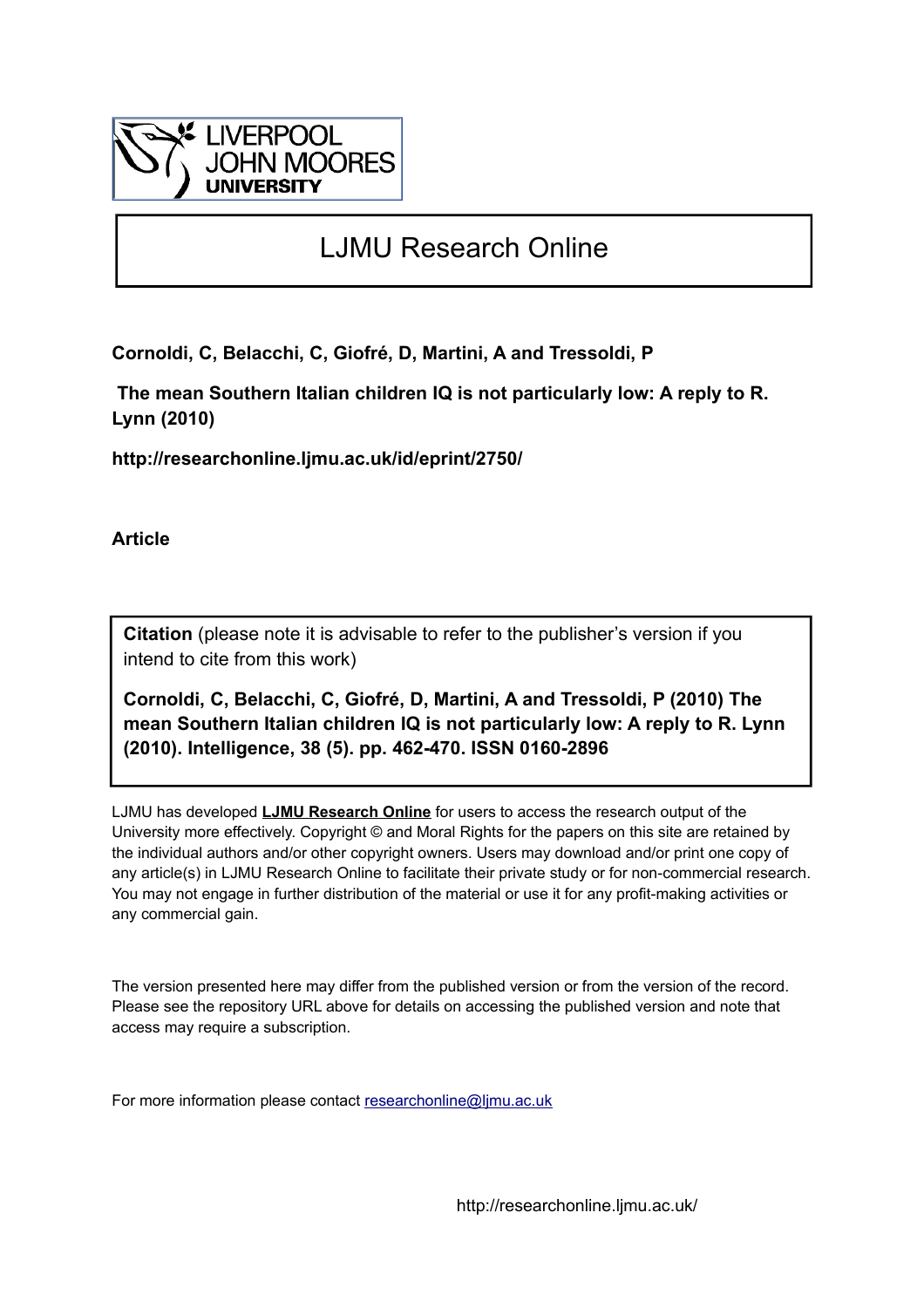Running Head: Southern Italian children IQ: A reply to R. Lynn (2010)

# **The Version of Scholarly Record of this Article is published in INTELLIGENCE (2013), available online at: [http://dx.doi.org/10.1016/j.intell.2010.06.003.](http://dx.doi.org/10.1016/j.intell.2010.06.003) Note that this article may not**

# **exactly replicate the final version published in INTELLIGENCE.**

Cornoldi, C., Belacchi, C., Giofrè, D., Martini, A., & Tressoldi, P. (2010). The mean Southern Italian children IQ is not particularly low: A reply to R. Lynn (2010). *Intelligence*, *38*, 462–470. doi:10.1016/j.intell.2010.06.003

The mean Southern Italian children IQ is not particularly low: A reply to R. Lynn (2010)

Cesare Cornoldi\*, Carmen Belacchi\*\*, David Giofrè\*, Angela Martini\*\*\*, and Patrizio

Tressoldi\*

\* Department of General Psychology, University of Padua, Italy; \*\* Institute of Psychology,

University of Urbino, Italy; \*\*\* INVALSI , Frascati-Roma, Italy

Correspondence concerning this article should be addressed to:

David Giofrè,

Department of General Psychology,

University of Padua,

via Venezia, 8, 35131, Padova, Italy.

E-mail: david.giofre@virgilio.it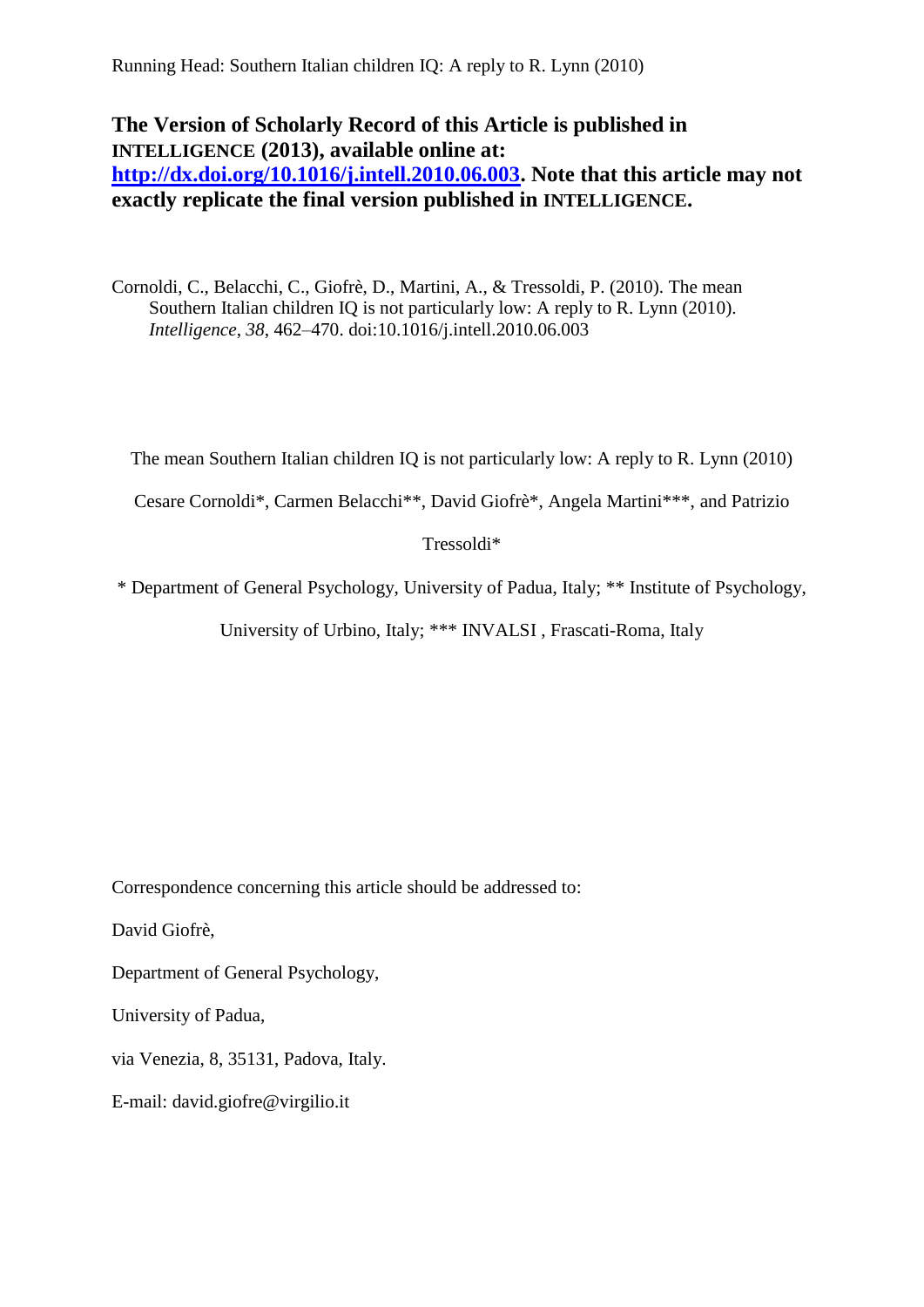#### **Abstract**

Working with data from the PISA study (OECD, 2007), Lynn (2010) has argued that individuals from South Italy average an IQ approximately 10 points lower than individuals from North Italy, and has gone on to put forward a series of conclusions on the relationship between average IQ, latitude, average stature, income, etc. The present paper criticizes these conclusions and the robustness of the data from which Lynn (2010) derived the IQ scores. In particular, on the basis of recent Italian studies and our databank, we observe that : 1) school measures should be used for deriving IQ indices only in cases where contextual variables are not crucial: there is evidence that partialling out the role of contextual variables may lead to reduction or even elimination of PISA differences; in particular, schooling effects are shown through different sets of data obtained for younger grades; 2) in the case of South Italy, the PISA data may have exaggerated the differences, since data obtained with tasks similar to the PISA tasks (MT-advanced) show smaller differences; 3) national official data, obtained by INVALSI (2009a) on large numbers of primary school children, support these conclusions, suggesting that schooling may have a critical role; 4) purer measures of IQ obtained during the standardisation of Raven's Progressive Coloured Matrices also show no significant differences in IQ between children from South and North Italy.

*Keywords:* IQ; Italy; Regional differences; PISA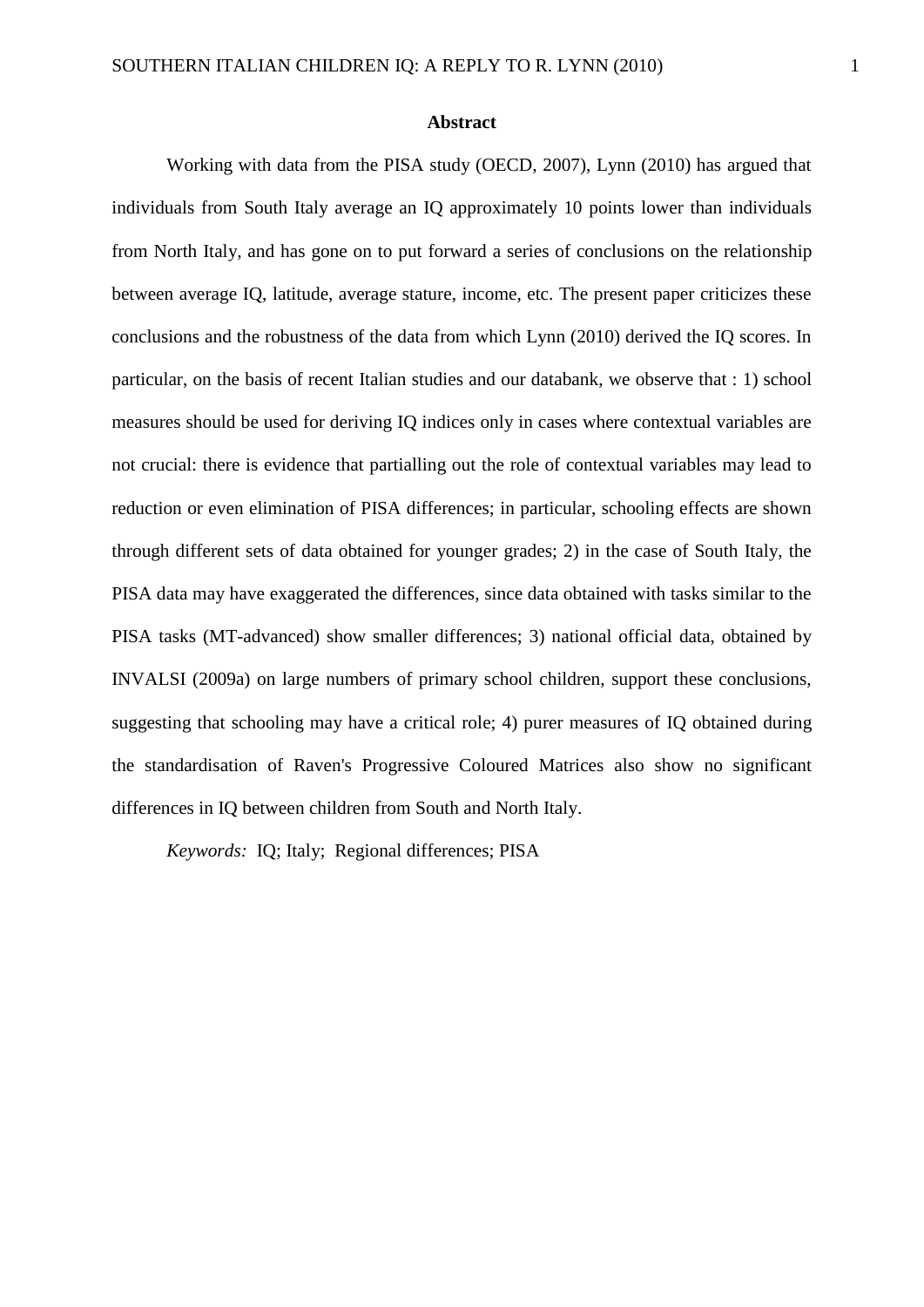The situation of South Italy, marked by its chequered history and its social, economic and cultural differences, is well-known to Italians but equally to researchers abroad who have studied Italy's history and development (e.g., A'Hearn, 1998). The paper by Lynn (2010) concerning North–South differences in IQ in our view displays an over-reliance on certain available data and misses some critical points about the Italian situation, in so doing incurring the risk of not only giving a not realistic view of South Italy, but also confusing the debate on heritability of human intelligence. Research has cleared up the various recurring topics linked to regional differences and racial differences in intelligence, and in the relationship between these and other variables such as geographical location, income, somatic features (here stature), health factors (here infant mortality) and literacy. In particular, Lynn (2010) started out from learning scores in reading, mathematics and science gathered under the Programme for International Student Assessment (PISA) study (Organisation for Economic Co-operation, & Development [OECD], 2007), which indicated a differential between students from North and South Italy of about 100 points, according to PISA standardisation, which sets the average at 500 and standard deviation at 100; from these data he derived an IQ index that highly correlated with a series of geographic, demographic, and social variables. Lynn (2010) summarised his conclusions under 10 points, all following from the assumption that there are innate differences in IQ between Italians from North and South Italy, and that these differences had a causal effect on the other variables.

This approach is represented by well-known stances (e.g., Herrstein & Murray, 1994; Jencks, 1972; Jensen, 1985), which have been the subject of sometimes fierce debate (see Howe, 1997). Criticisms of Lynn's work have pivoted on a wide variety of approaches, but argument has for the main part had an ideological or theoretical basis rather than empirical. Through our analysis we examine the assertions of Lynn (2010) starting out from the empirical elements he used, in particular the achievement scores and the IQs of Italian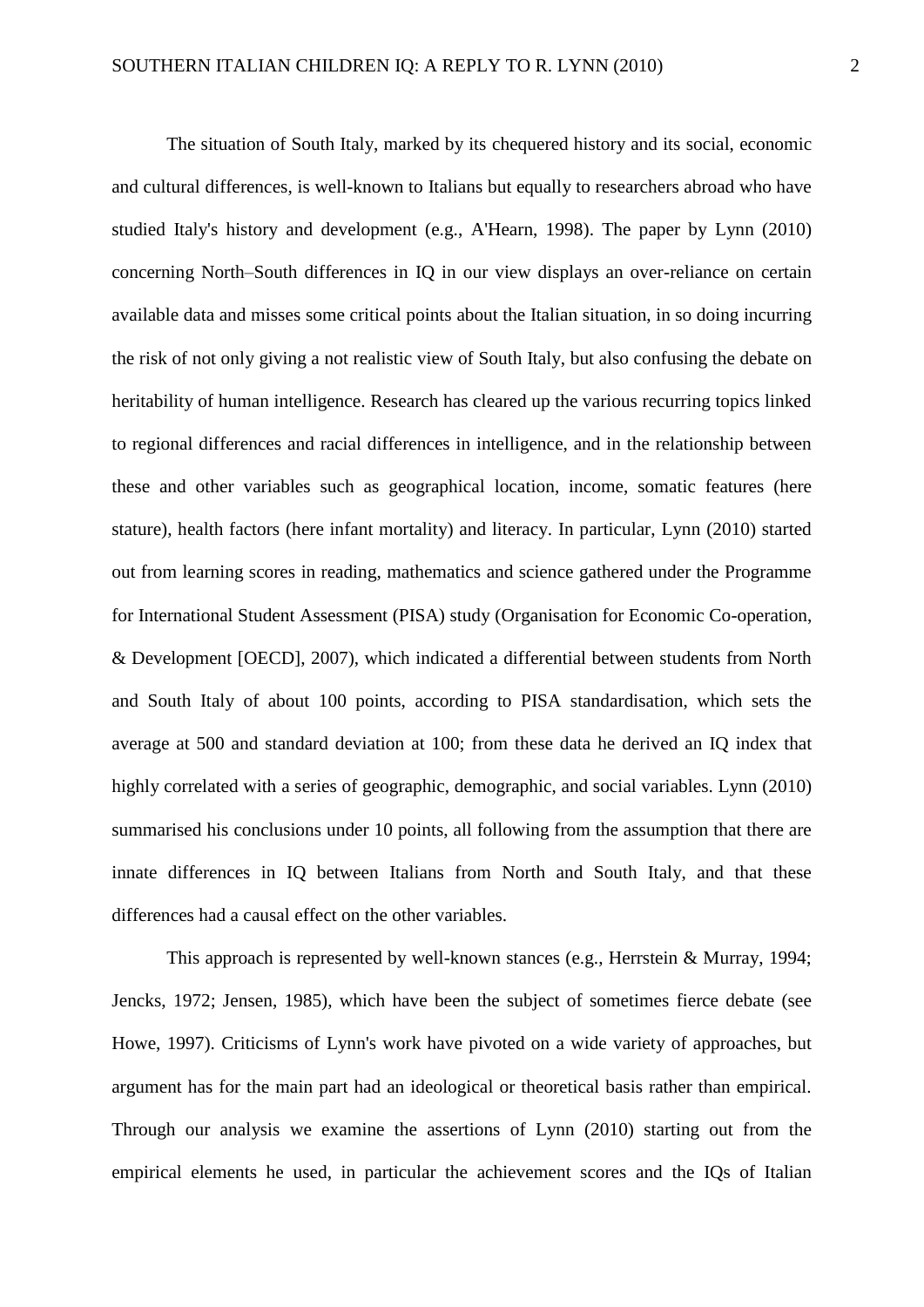children. We are able to do this using data we have gathered directly or from collaborating agencies, and which—although partly accessible through public documents—were not used by Lynn (2010). More specifically, the data we present here are based on re-analysis of the PISA data; the relatively small data sets (MT-Advanced, Grade 9–10 tests in math and reading) from our tasks paralleling the PISA tasks (Cornoldi, Friso, & Pra Baldi, 2010); the very large INVALSI (Istituto Nazionale per la Valutazione del Sistema Educativo di Istruzione e di Formazione) data set based on samples representative of the populations of South and North Italy (sampled and tested according to the same methodology used by PISA); and our data sets collected during the new Italian standardisation of Coloured Progressive Matrices (Belacchi, Scalisi, Cannoni, & Cornoldi, 2008).

### **1. Factors affecting Pisa data**

As might be expected, the difficult situation of the schools in South Italy highlighted by the PISA study has been subject of considerable contention, throughout the world as well as in Italy itself. Focus has been less on possible inferences regarding intellectual function, and more on the school achievements of Italian children, sometimes with a reference to a not well specified condition of underachievement, sometimes with a more specific reference to the clinical category of learning disability (LD). For example, on the basis on the PISA data and the standards typically used to diagnose a reading or a mathematical learning disability, about one third of children in Italy's South might have been given a diagnosis of LD, in clear contrast with the hypothesis that percentages of LD are lower than 10% and comparable in all countries worldwide (Jimenez, Garcia de la Cadena, 2007; Zorman, Lequette, Pouget, 2004), and that in Italy, at least when it comes to reading, numbers would actually be lower than in other countries as a result of the language's transparency—i.e., perfect correspondence between how a word is written and how it is pronounced (Ziegler & Goswami, 2005). In fact, Lindgren, De Renzi, and Richman (1985) reported a lower number of reading disabled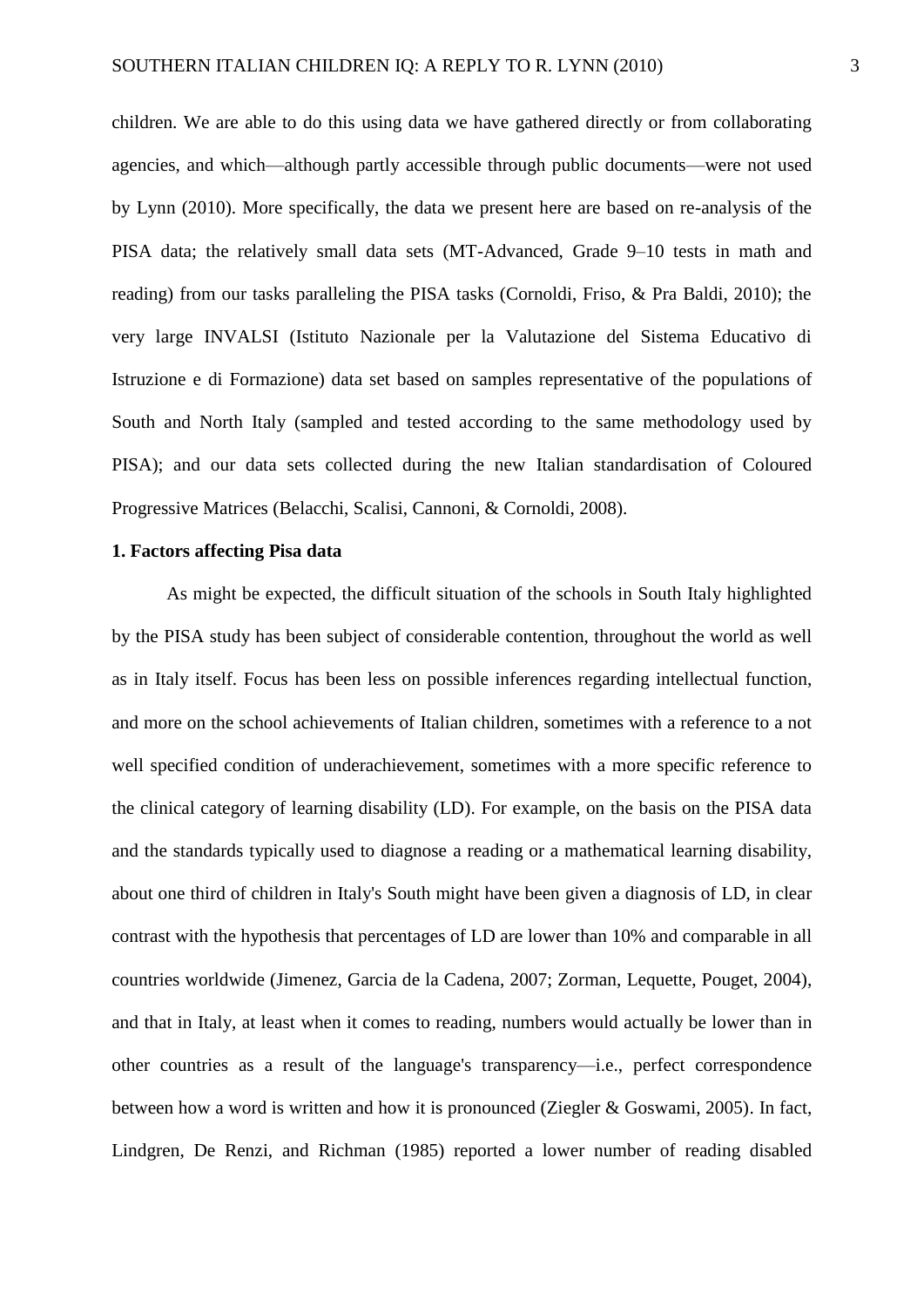children in Italy (3.6%) than in the USA (4.5%). The general view of Italian figures considering the PISA data has been that the differences derive from the effects of sociocultural and economic factors. There is a large-scale literature showing that sociocultural and economic factors and other comparable factors have also genetic components, for instance educational performance and IQ scores are strongly genetically linked (Lynn, 2010). Therefore, it cannot be excluded that, when one corrects for family and background variables indeed also removes a sizable part of the genetic differences. However, although sociocultural and economic factors could be related with intrinsic hereditary characteristics of Italian children, they might also be due to more contingent contextual factors and therefore the analysis of their effects appear important for the present debate. For example, Bratti, Checchi, and Filippin (2007) investigated the existence and dimension of territorial differences in the maths skills of Italian students. Their analysis benefited from the data set that merges the 2003 wave of the PISA data (OECD, 2003) with territorial data collected from several statistical sources and with administrative school data from the Italian Ministry of Education. In addition to the standard gradient represented by parental education and occupation (PISA Economic, Social and Cultural Status index), they considered three different groups of educational input: individual characteristics (mainly family background), school types and available resources, and territorial features related to labour market, cultural resources and aspirations. In particular, among the local factors measured at Province level, they found a substantial impact of buildings maintenance and likelihood of employment. Student sorting across school types was also found to play a relevant role (in the North student sorting takes place according to ability and is based on school tracking and repetition: a less talented student is directed towards technical/vocational schools and/or held back one or more years; in the South students are less sorted among tracks). When accounting for territorial differences, Bratti et al. (2007; see also Santello, 2009) found that most of the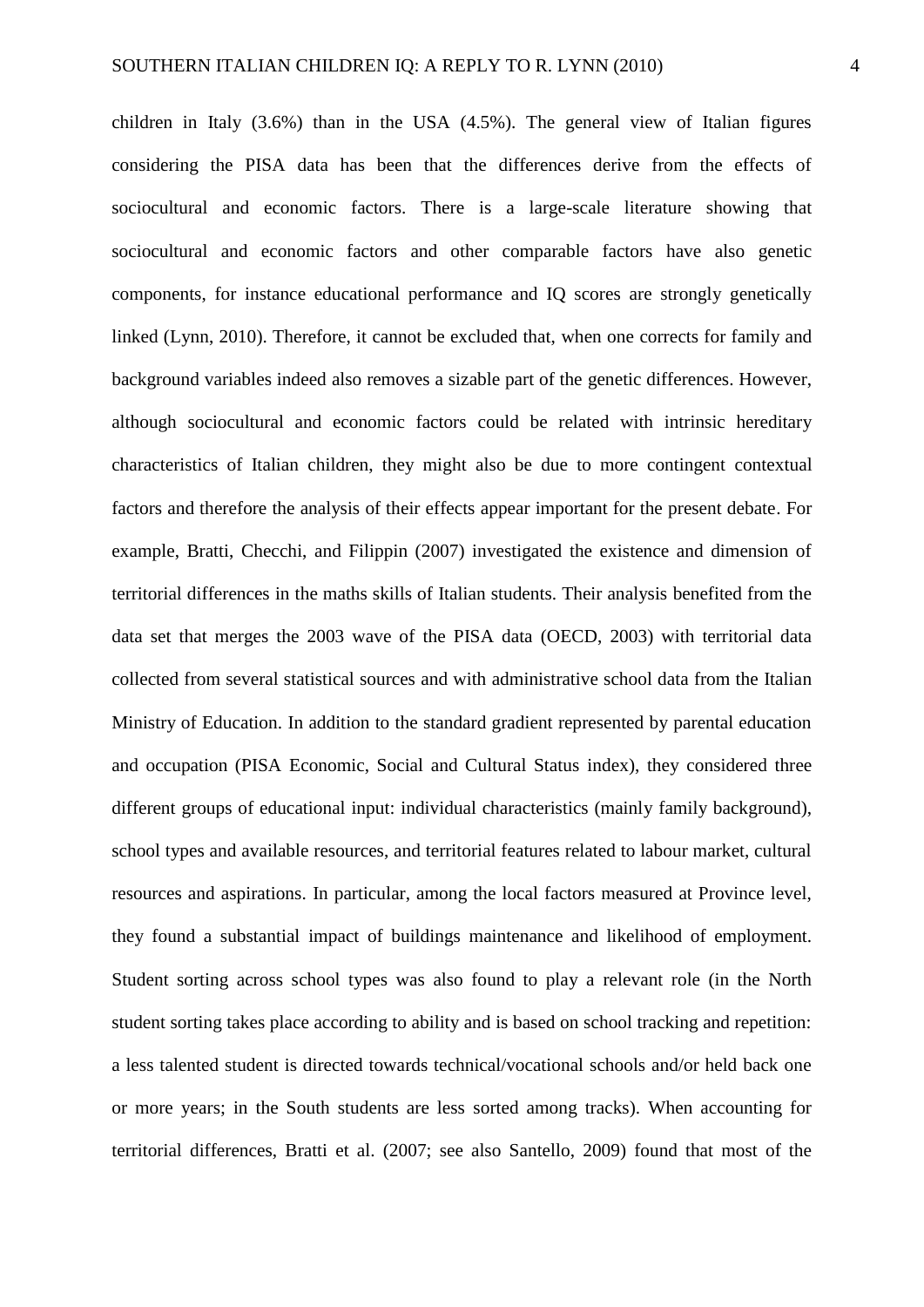North–South divide (75%) is accounted for by differences in school financial resources, teacher tenures, family background, while other contextual variables account for the remaining fraction. In conclusion, correcting for family and context background removes a sizable part of the postulated genetic differences between regional groups.

# **1.1.** *MT-Advanced* **data**

MT-Advanced tasks are achievement tests designed for assessing  $9<sup>th</sup>$ - and  $10<sup>th</sup>$ -graders in their learning of Reading and Mathematics. The early version of the tasks (Cornoldi, Pra Baldi, & Rizzo, 1991) involved just a large battery of reading comprehension tasks. In 2005 it was decided to proceed with a new administration of some of the reading comprehension tasks and to add a series of maths tasks developed on the basis of the PISA tasks. In particular, the new battery (see Cornoldi et al., 2010) included the following tasks: Reading Comprehension, Arithmetic, Algebra, Geometry and Measures, Reading Decoding, Arithmetic Problem-solving, Mental Calculation, and Arithmetical Facts. For  $9<sup>th</sup>$ - and  $10<sup>th</sup>$ graders, the Manual gives Cronbach's alpha as .71 and .84 for Reading Comprehension tasks, .79 and .71 for Arithmetic, .72 and .57 for Geometry and Measures, .79 for Arithmetic Problem-solving and .78 for Algebra, respectively. The Manual also gives test–retest reliability for the procedures adopted for measuring Reading Decoding Speed, .97, Reading Decoding Errors, .86, Mental Calculation Time, .75 and Arithmetical Facts, .78 (the range of reliability PISA varies from .43 to .93 [see tables 12.2, 12.6, and 12.7; OECD, 2009]).

The main goal of developing the new test battery was to produce a set of tasks suitable for comparing the performance of individual students or classes at a particular grade against typical Italian standards. In order to obtain large representative samples, applications for funding were made but without success, confirming the modest interest of Italian research agencies in basic research on school achievement. We therefore had to seek the help of collaborators and teachers as volunteers to administer the tasks in schools where access was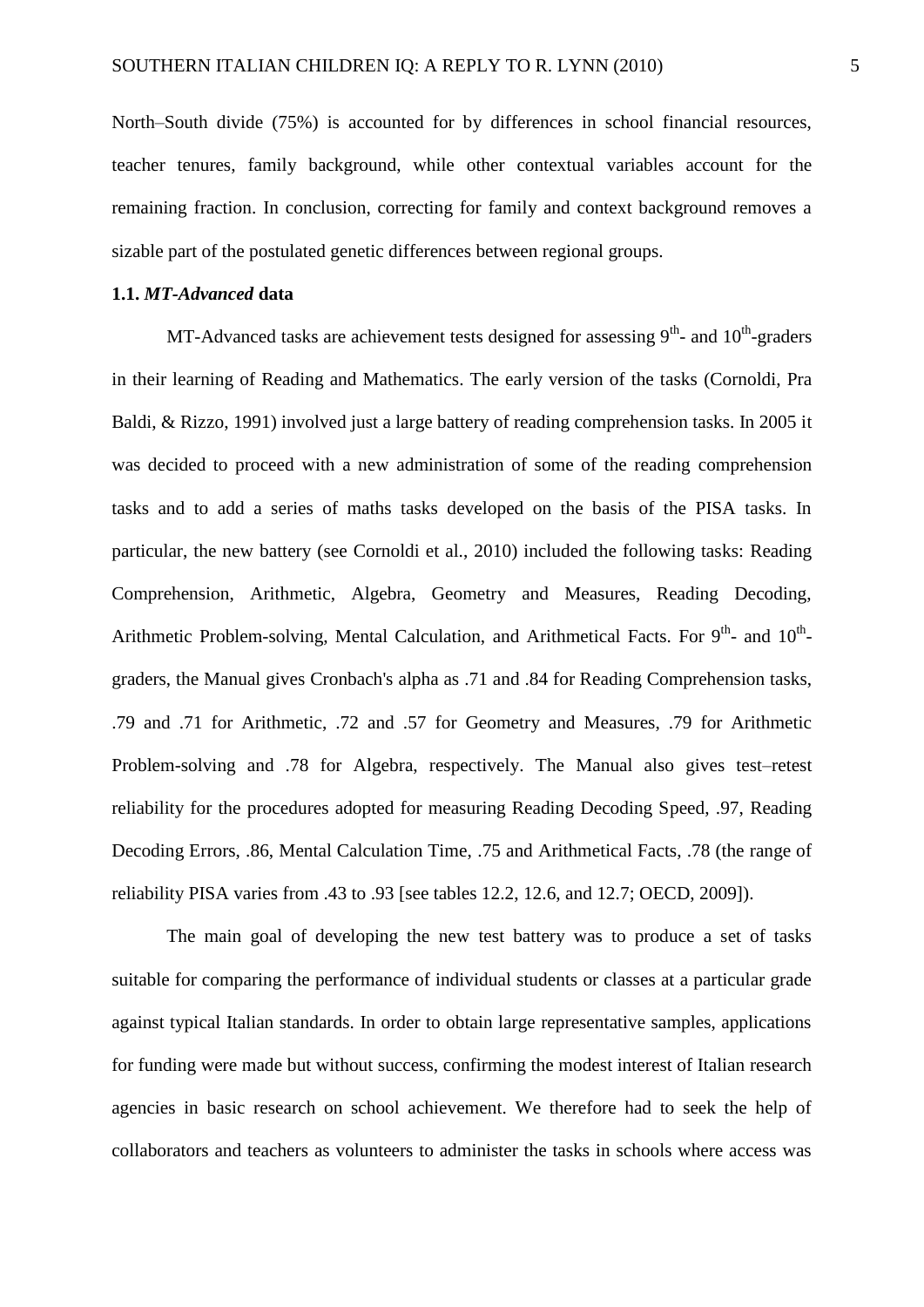easy. For these reasons the data concern relatively small groups of subjects and—although different areas, sociocultural levels and types of school were included—the samples are not perfectly representative of the populations concerned.

For the present analysis, in order to have a sufficiently large number of subjects, we also included subjects of Central Italy and split the overall sample into two subsamples, based on the classical separation between Italians south and north of Rome (a similar split was made by the Italian Government in the past when it created special policies for Southern Italy (see Felice, 2007), actioned through the '*Cassa del Mezzogiorno*' (public funding agency for Italy's South). The most represented Regions for the North were Lombardy, Veneto, Piedmont and Emilia and, for the South, Lazio, Apulia and Sicily. Note that data were collected for grades rather than ages, but clearly ages represented for the two groups showed no differences.

The description of the test administration and the data themselves provide an overview of possible scenarios during assessment procedures and of different patterns of performance for students of North and South Italy. In particular our data take account of the observation frequently reported and also noted by our test administrators, that many students especially in the South were neither used to doing tasks such as those in the PISA study, nor motivated to doing them. For example, Quintano (2007) analysed missing PISA data, finding that over 20% of Southern Italy students had completed the questionnaire with over 10% of missing data, whereas in North Italy this occurs for only for 6–7% of students. We therefore decided to overcome the problem of low student involvement (at least partially) in two ways: (1) by eliminating protocols that reflected total disengagement in the task by producing a performance at chance level, a result which could be due to either random responses or substantially incomplete questionnaires; (2) by also including—when the testing was carried out by a member of our group rather than a teacher—individual testing, where the student had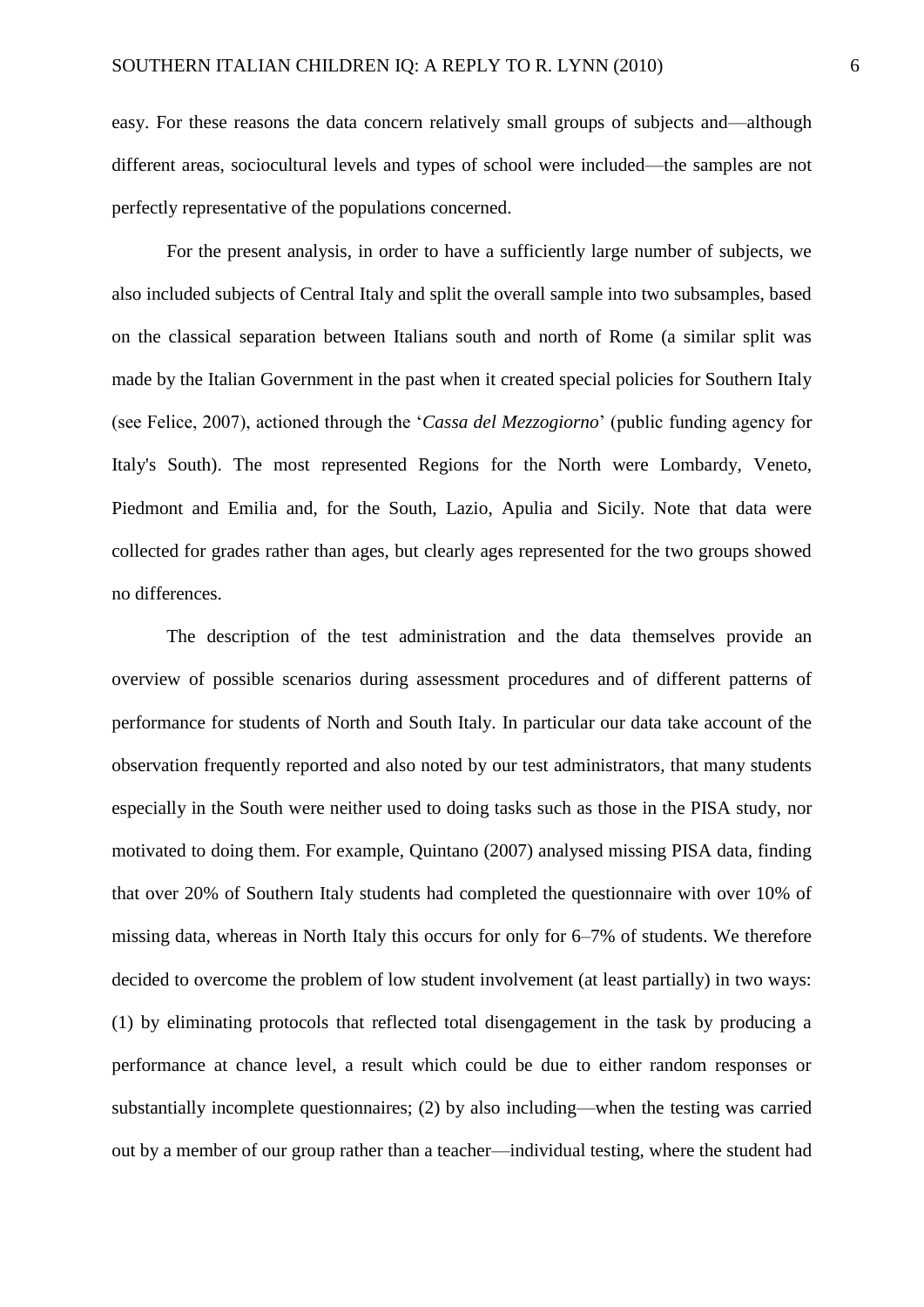necessarily to collaborate with the experimenter. Within the project, individual testing mainly addressed basic decoding and computation skills, which—although less loaded on g factor still represent important cognitive functions within intellectual abilities (Jordan, Hanich, & Kaplan, 2003; Lennon, 1950; Stanovich, 1991).

In conclusion, the study tested the following learning competencies within the classroom:

- Reading Comprehension, based on two passages and 20 multiple-choice questions.
- Arithmetic, based on 12 multiple-choice questions for  $9<sup>th</sup>$ -grade and 10 for  $10<sup>th</sup>$ grade.
- Algebra (only for  $10^{th}$ -grade), based on 11 multiple-choice questions, was also considered.
- Geometry and Measures, based on 15 multiple-choice questions for  $9<sup>th</sup>$ -grade and 10 for  $10^{th}$ -grade.
- Arithmetic Problem-solving (only for  $9<sup>th</sup>$ -grade), based on 10 open questions, was included.

The following competencies were also tested in individual sessions:

- Reading Decoding Accuracy (number of errors in reading a 1123-word passage for  $9<sup>th</sup>$ -grade and 1287-word passage for 10<sup>th</sup>-grade).
- Reading Decoding Speed (mean number of syllables read in 1 s during the reading decoding task).
- Mental Calculation Test (MC accuracy), i.e., number of correct responses (max  $=$ 8) given for calculations representing the four basic operations (two per operation).
- Mental Calculation Time (MC time), i.e., time required to do the calculations.
- Arithmetical Facts, i.e., the immediate correct responses given by subjects for 27 calculations where response should be known without calculation (e.g., multiplication facts).

Table 1 shows the mean scores obtained. For the group, testing scores reflect valid protocols. Invalid protocols were in fact only obtained during the group administration (nearly all students collaborated during individual testing) and represented a sizable group,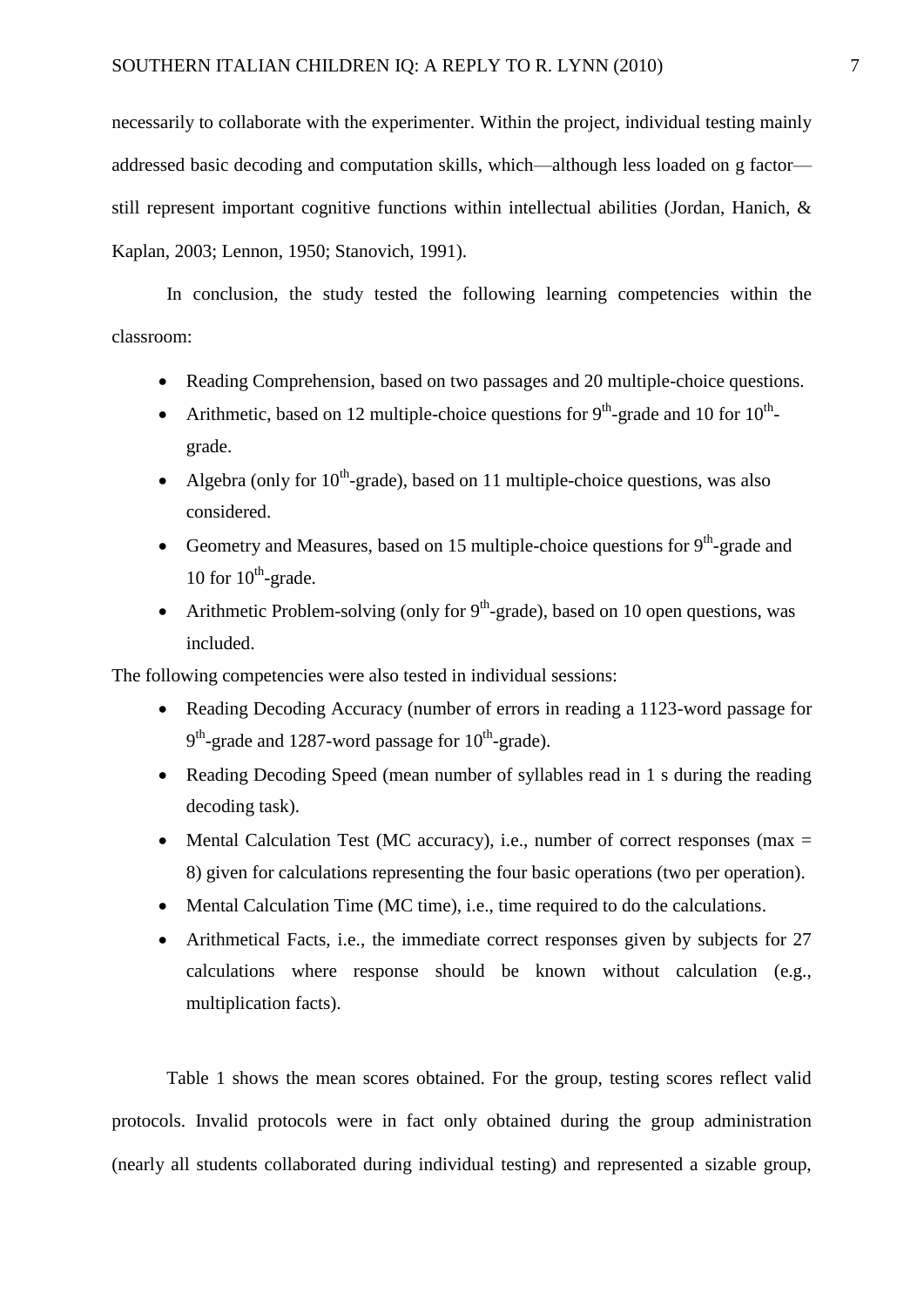varying according to the part of Italy represented (for example we found 63 invalid protocols out of the 817 arithmetic, algebra and geometry protocols of North Italy  $9<sup>th</sup>$ -graders, whereas for the same tasks the invalid protocols of South Italy students were approximately double, i.e., 124 out of 728). Also students who were not born in Italy were excluded from the analysis as their performance could be affected by a poor knowledge of Italian. Table 1 also presents the standard error mean, the pooled SD, the Cohen's d, i.e. the effect size obtained by calculating the differences between North and South and dividing by pooled SDs, and the Student's t-value obtained by comparing the two groups (alpha was set at .01 in view of the high number of comparisons and large group sizes).

# Table 1 about here

Table 1 gives an interesting overview of the actual differences found between Northern and Southern Italian adolescents in reading and mathematics. First we consider the tasks more directly paralleling the PISA tasks. In reading comprehension the differences in Cohen's d (0.31 and 0.43 for  $9<sup>th</sup>$ - and  $10<sup>th</sup>$ -graders, respectively) are clear though slightly smaller than in PISA. A similar pattern is also found for the Arithmetic scores (0.27 to 0.43), confirming but also weakening the pattern observed during the PISA 2006 study. Surprising and provocative is the pattern observed during the individual administrations; in fact, readers should avoid being misled by the typically higher values for North Italian children, since the reading decoding value actually refers to the average number of errors made, and in maths higher times obviously reflect slower performance.

Notice that some differences in group testing could have been here underestimated and, if corrected for the tests reliability (which were not particularly high), could be closer to the differences reported in the PISA study. However the disattenuation correction due to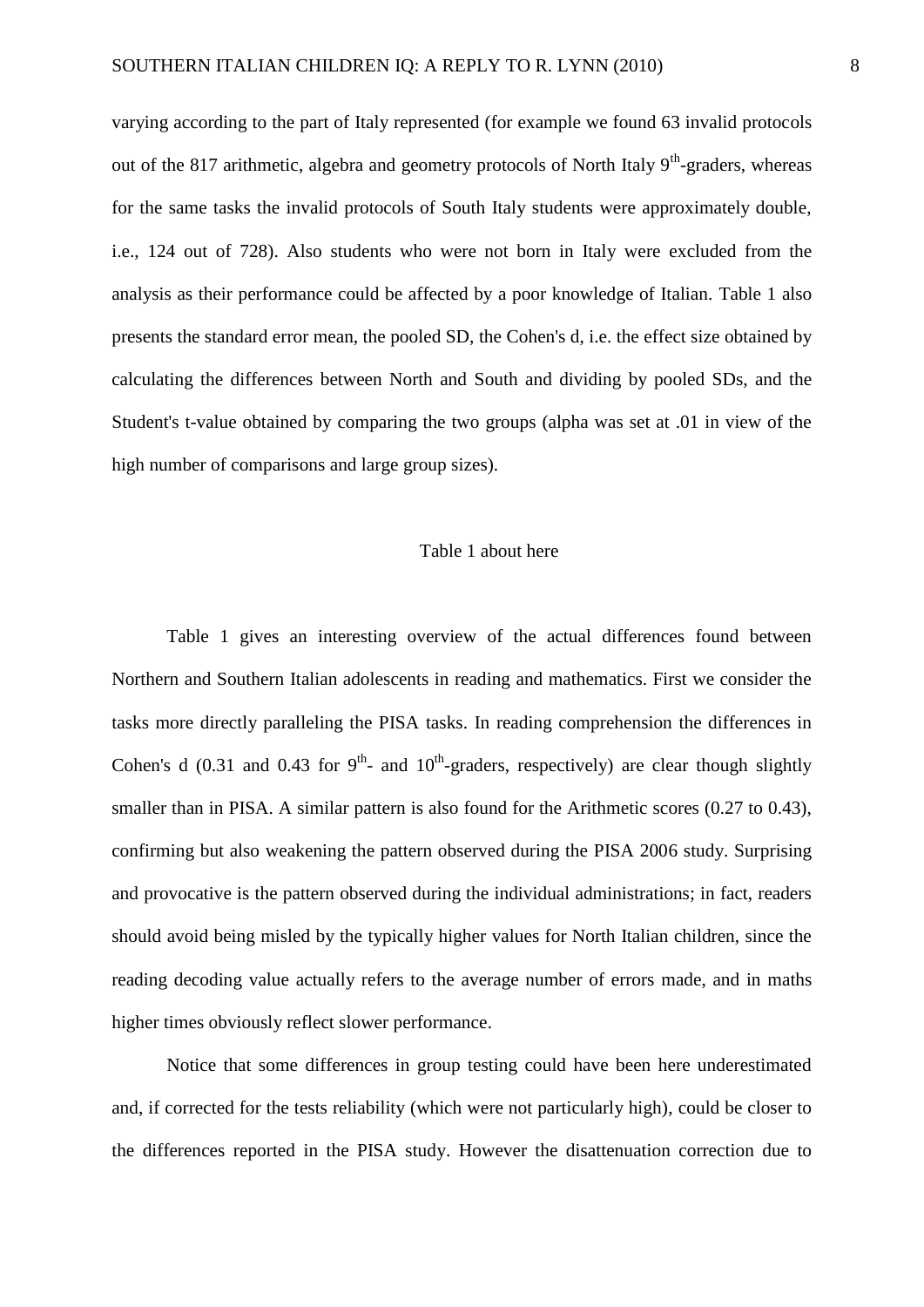fallible measurement may produce artifacts of overcorrection (Lihshing, 2010) and, in particular, could paradoxically emphasize also the differences we found in favour of Southern Italy children. In fact some differences clearly go in a completely different direction: a closer look at the results from individual testing now shows that for reading, the children of North Italy are brighter (the differences in Cohen's d, with respect to Southern Italy children, are 0.36 and 0.30 for  $9^{th}$ - and  $10^{th}$ -graders, respectively) but also less accurate, making approximately 50% more errors (values are impressively high, at 0.66 and 0.84, respectively). In the case of mathematics, only one difference between North and South is significant (mental calculation accuracy for  $9<sup>th</sup>$ -graders) a result that in any case is small and not confirmed for  $10<sup>th</sup>$ -graders. For mental calculation, a trade-off is evident as the faster students were also less accurate—for example, in  $9<sup>th</sup>$ -graders, the higher accuracy in mental calculation of the Northern children (0.35) should be seen against the higher speed in the Southern children (0.31).

As suggested by Rushton and coauthors (e.g., Rushton, Bons, Vernon, & Cvorovic, 2007; Rushton, Skuy, 2000; Rushton, Skuy, & Fridjohn, 2003), group differences in IQ can be better described on the basis of an analysis at item level. Despite the fact that it may be open to criticisms (for a debate see Rushton and Jensen, 2010; Wicherts and Johnson, 2009) the method can offer further information useful in the present context. With our present data set, it was possible to run analyses at this level only for the case of the 310 North Italy and 313 South Italy  $10^{th}$ -graders tested with the reading comprehension test (20 items). To test whether North–South differences are more pronounced on the more g-loaded items, we calculated the standardised differences between the percentages in the two groups of correct responses for each item, and item-total correlation (using point-biserial correlation,  $[r_{pb}]$ ) for both groups. Moreover, we verified if item difficulties, measured by the percentage of correct responses between North and South for each item, were similar for the two groups (Pearson's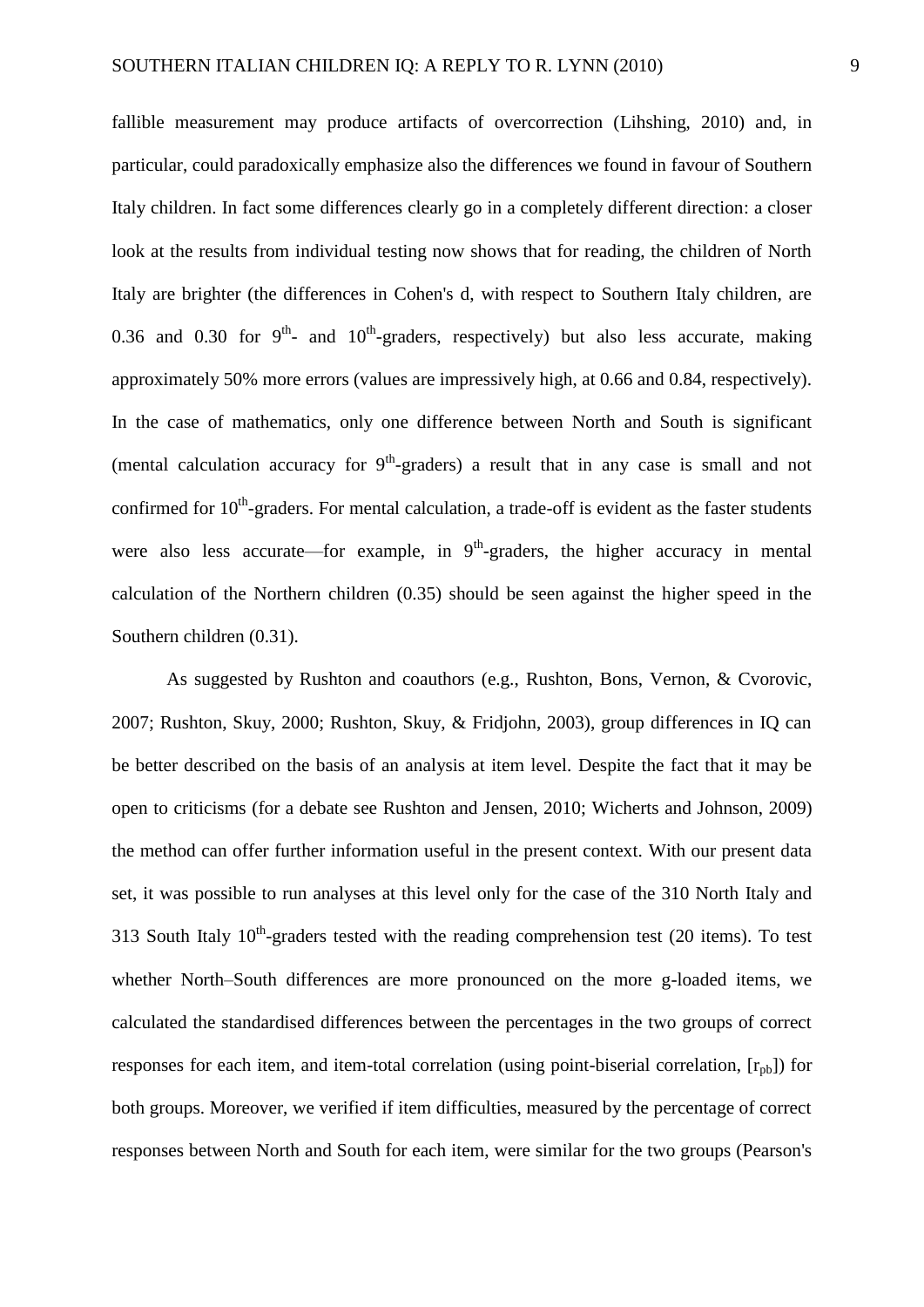$r = .93$ ; Spearman's rho = .91;  $p < .001$ ). This suggests that the test measures the same construct in both groups. We then correlated standardised differences with both item-total correlations obtained with the Northern sample obtaining a relatively high correlation (Pearson's  $r = .28$ , ns; Spearman's rho = .28, ns), and with the Southern sample where the correlation was absolutely low (Pearson's  $r = -.09$ , ns; Spearman's rho = .01, ns). Altogether the observations collected with the MT-Advanced tasks, at least for North and South Italy samples, cast doubt on the generalizability of PISA data and on the appropriateness of using achievement scores to derive IQ differences.

### **1.2.** *INVALSI* **data**

The latest measurements reported by INVALSI (2009a) give an overall description, which in many respects is different from that obtained from PISA (OECD, 2007). As the government-funded Italian national institute responsible for assessment of the learning outcomes of the Italian school system, INVALSI periodically produces reports presenting results of large-scale studies. Two recent reports (INVALSI, 2009a; 2009b) provide information on such studies conducted with the same methodology as PISA, but focused on younger children (i.e.,  $2^{nd}$ - and  $5^{th}$ -graders during school year 2008–2009—INVALSI, 2009a). Subjects were tested in language and mathematics in most cases by teachers of the same school, but not same class, under the supervision of external observers specifically trained for the project, who carried out direct control of the task administration to a subsample of randomly selected schools. The assessment involved  $172,136$   $2<sup>nd</sup>$ -graders and 172,992 5<sup>th</sup>-graders, representing random subsamples within the schools selected by INVALSI to test populations representative of the population of the various regions of Italy. Table 2 presents the INVALSI study data, split into the three classically distinguished main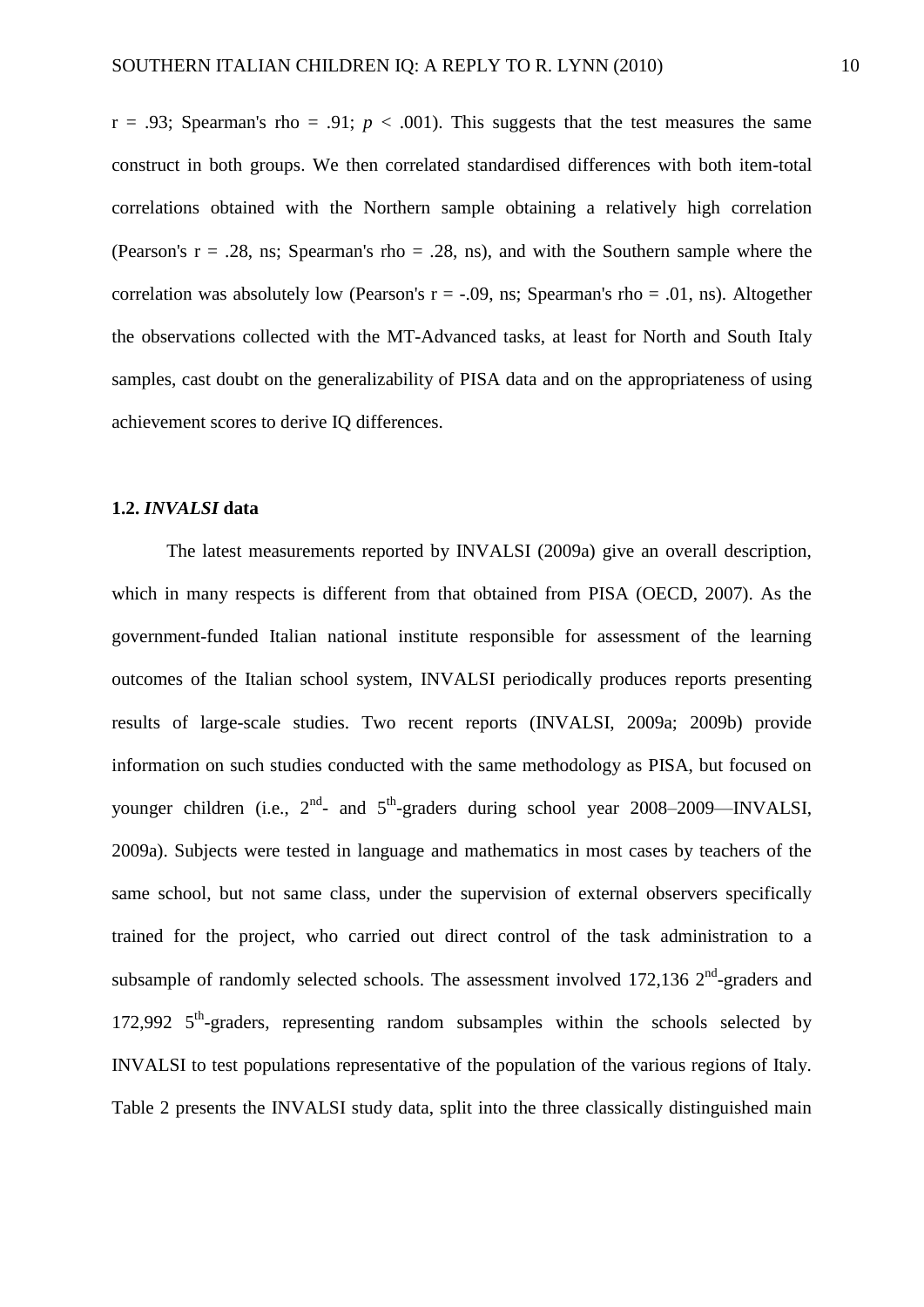areas, with Umbria, Tuscany, Marche, Lazio as Regions of Central Italy, and the other Regions in the North and South, respectively.

## Table 2 about here

Table 2 shows the mean percentages (and standard deviations) of correct responses (and confidence intervals,  $CI$ , for  $p = .95$ ) obtained by children of North, Central and Southern Italy. As seen, differences are present, but less dramatic than in the PISA study. Northern Italy children are superior in language, with Central Italy children slightly below the lower Confidence Interval of Northern children in  $2<sup>nd</sup>$ -grade (but not in  $5<sup>th</sup>$ -grade) and with Southern Italy children below both the other groups in both cases. Instead, the inferiority of Southern children is less evident for maths and concerns only  $5<sup>th</sup>$ -graders. We computed the effect sizes (Cohen's d) for the differences between Northern and Southern Italian children which were, for Language, respectively .26 for second-graders and .14 for fifth-graders and, for Mathematics, respectively .02 and .24.

Two other interesting observations that can be made regarding the INVALSI (2009a) data concern the larger variability (in particular between-schools) and the greater polarisation found in Southern Italy. Variance decomposition was obtained from the ANOVAs separated for Grade (2nd and 5th) and Subject (Italian, Math) with the following design: Region (North, Centre, South)  $\times$  Schools: this allowed calculation of both within- and between-schools variance and the corresponding percentages with respect to total variance.

In our view, the between-classes variability reflects the strong effects due to the different schools and different sociocultural contexts present in South Italy. For example, in  $2<sup>nd</sup>$  grade, variance in language between schools is very low in Northern Italy (less than 5%) of overall variance), lower than 9% in Central Italy, but 17.5% in the South. In other words,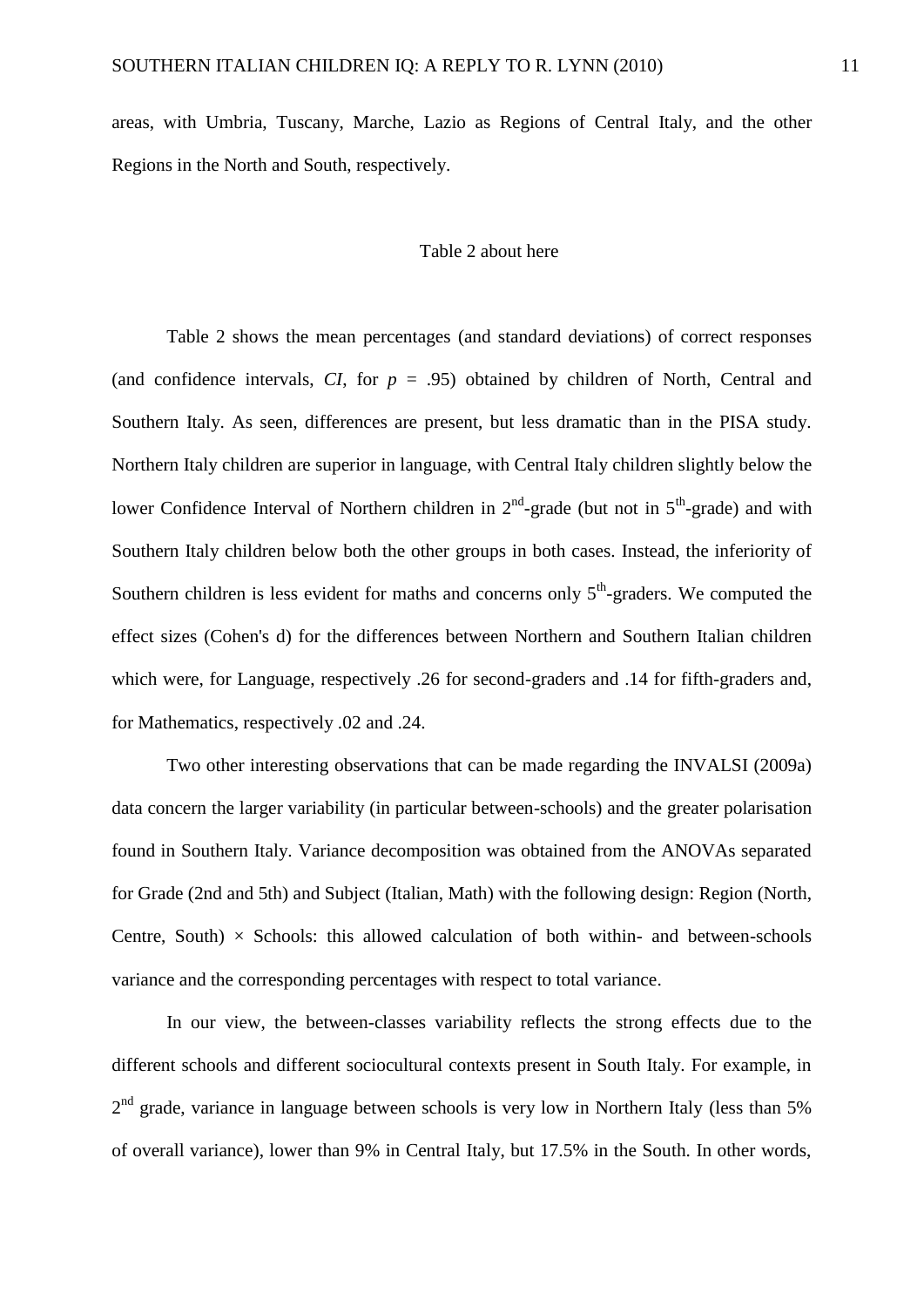Southern Italy schools, despite having the same curricula and same ethnicity, present large differences, which are even larger considering just maths. The South generally presents a greater variance, with a sizable part due to differences between schools, 28.3% vs. values lower than 10% in Northern and Central Italy. Between-classes variance is even higher for 5<sup>th</sup>-graders (25.2% for language, 37.1% for maths).

Polarisation refers to the fact that Southern children have a higher probability of occupying both the lowest parts and the highest parts of the achievement distribution. For example, the percentages of Southern children below 10% percentile and above 90% percentile are some 2% higher than for the remainder of Italy, showing that in South Italy it is possible to find not only more weaknesses but also more talented children.

As the INVALSI data set also held information on  $8<sup>th</sup>$ -graders (testing 1307 classes an estimated 26,150 children) and for various regions, we also examined the data for  $8<sup>th</sup>$ graders and distinguished achievement by Region. These data should be considered with caution, as the administered tasks had some problems, and different Regions were represented to different extents in view of their sizes, and were also affected by special contextual situations (e.g., in Bolzano and Aosta Valley some children present incomplete bilingualism). Table 3 shows these data together with the most recent available (Eurostat News Release, 2010) on Italian regional annual income in Purchasing Power Standard (PPS; see Le Gallo, 2004). The PPS is an artificial currency that takes into account differences in local price levels. The unit allows meaningful volume comparisons of economic indicators over countries. Aggregates expressed in PPS are derived by dividing aggregates in current prices and national currency by the respective Purchasing Power Parity. PPS thus takes better account than other income measures of the actual financial possibilities of people living in different geographical areas. Note that, in any case, PPS offers information that very largely overlaps with the mean income measure used by the previous study (Lynn, 2010): for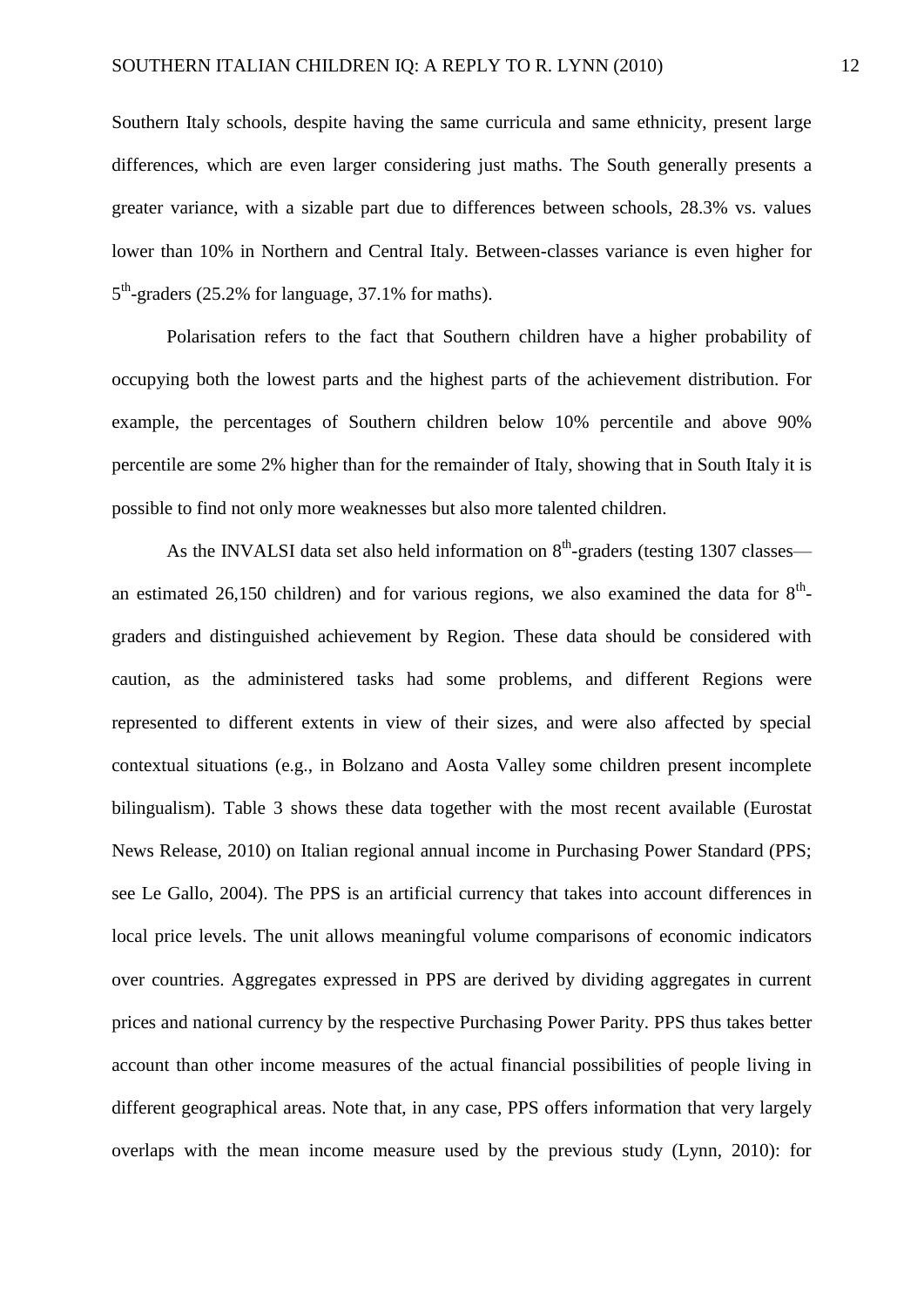example, for the Italian regions, the two measures have a very high Pearson's correlation (*r* = .99).

#### Table 3 about here

A brief glance at Table 3 shows that the correspondence between income and achievement is not as clear-cut as that suggested by Lynn (2010). For example, Lombardy the Region of Milan and the wealthiest in Italy—shows relatively poor reading and maths performance in  $2<sup>nd</sup>$  and  $5<sup>th</sup>$  grades.

This modest (and unclear) relationship between income and achievement in primary school is also confirmed by the correlations in Table 4. Instead, for  $8<sup>th</sup>$ -graders the relationship is strong, though weaker than that reported by Lynn (2010) for 15-year-olds.

## Table 4 about here

#### **1.3. Raven's data**

Lynn (2010) mentions earlier data obtained by Pruneti (1985) on Raven's Coloured Progressive Matrices (CPM; Raven, Court, & Raven, 1992), without considering the more robust and recent normative data reported in the standardisation of Belacchi et al. (2008). Although this latter standardisation lacked a differential examination of the performance of children from different areas of Italy, it offers a preliminary result of interest (i.e., typical mean performance of Italian children).

For this present analysis, we have focused on a particular age, intermediate between  $2<sup>nd</sup>$  and  $5<sup>th</sup>$  grades, where sufficient numbers of Northern and Southern children could be compared. Before comparing North and South Italy, we examined the general national trend emerging from the new standardisation. Table 5 presents a comparison between the recent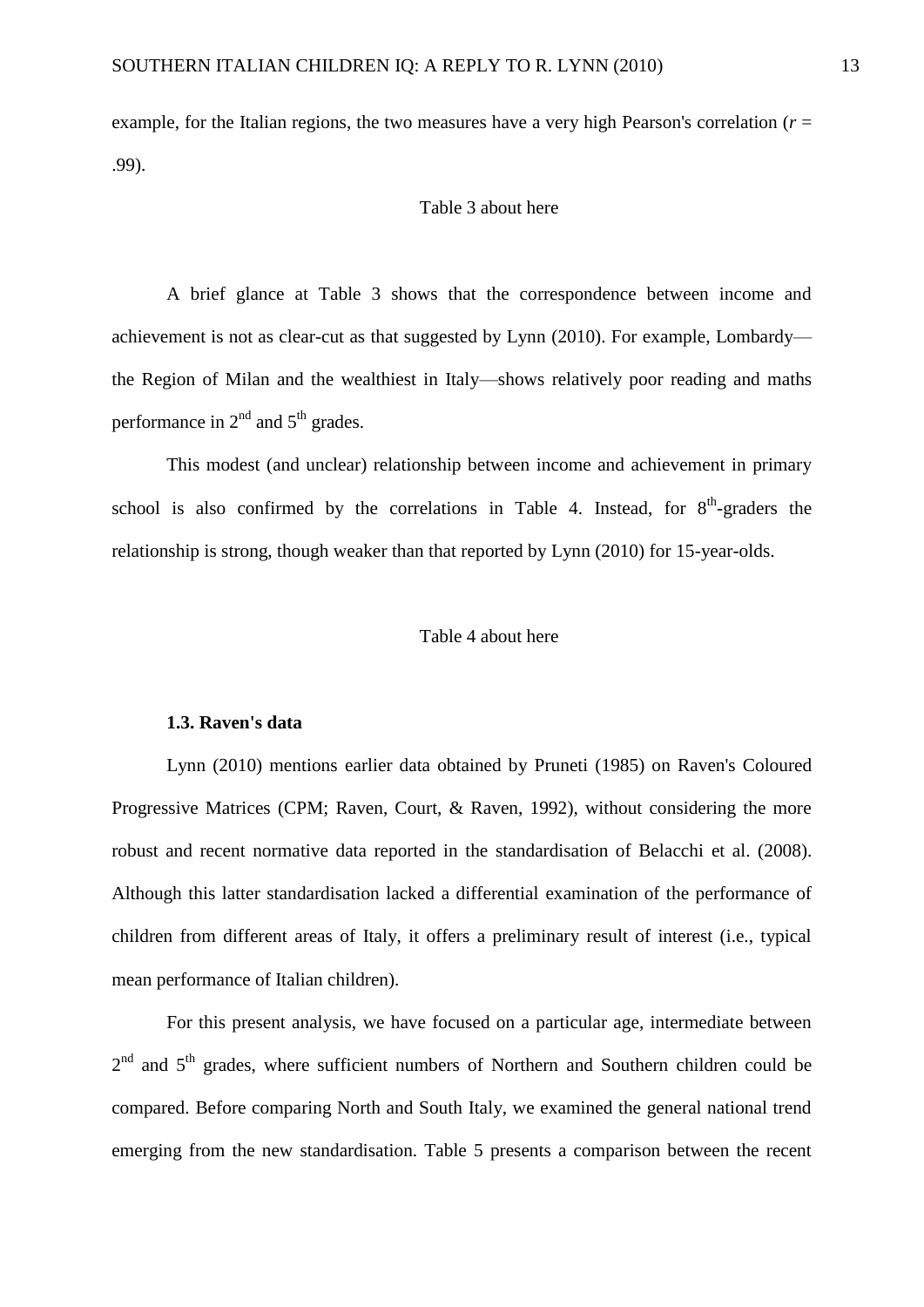Italian norms (for children in groups 8.6–9 and 9–9.5, combined) and those for other countries. These findings bring to light a number of ambiguities, since children of different countries may present different outcomes that seemingly cannot be explained considering the Flynn (1987) effect alone. On the basis of these data, Italian children do not appear particularly outstanding or advantaged through being a recent cohort. In fact, comparison of CPM Italian norms with four other banks of data gathered from 1954 to 2008 revealed no substantial changes (Belacchi et al., 2008, p. 54) although it should be noted that the Italian children were slightly younger than the other groups. However, there are also marked differences between the various countries, for example the French children being particularly bright, while British and Italian children show lower performance levels. These results suggest that comparisons between different test administrations should be always viewed with caution.

#### Table 5 about here

Using the data collected for producing the recent Italian CPM normative data allowed comparison of the administration for the different Regions of Italy. We were in fact able to establish the location of the 747 children aged between 7.6 and 9.11 in the normative sample and living in either Northern Italy (Lombardy, Emilia-Romagna, Friuli Venezia Giulia, and Veneto) or Southern Italy (Abruzzo and Apulia). Table 6 shows the mean raw scores obtained by the different groups. A  $5 \times 2$  ANOVA (Age [7.6 to 7.11, 8 to 8.5, 8.6 to 8.11, 9.0) to 9.5, and 9.6 to 9.11]  $\times$  Geographical Area [North, South]) showed a significant effect of Age,  $F(4, 737) = 14.00$ ,  $p < .001$ ,  $\eta_p^2 = .071$ , but no significant effect of Geographical Area,  $F(1, 737) = 1.78$ ,  $p = .18$ ,  $\eta_p^2 = .002$ , and no significant interaction between age and geographical area,  $F(4, 737) = .16$ ,  $p > .05$ ,  $\eta_p^2 = .001$ . Note that the Italian norms associate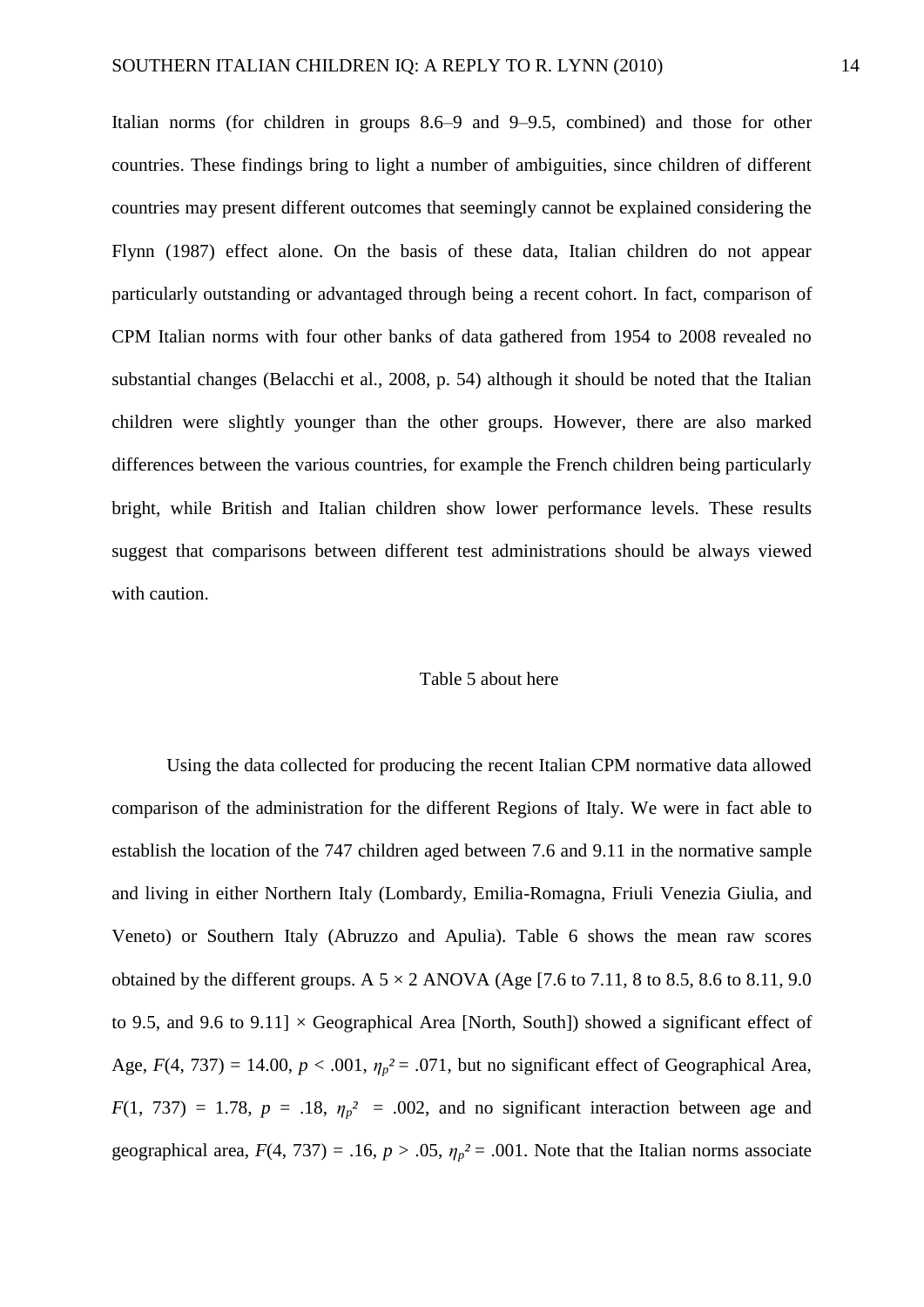raw scores with percentile scores but not with IQs. Both groups obtained mean scores very close to  $50<sup>th</sup>$  percentile. Based on these norms, the mean scores obtained by Northern Italian children correspond approximately to percentiles: 53, 51, 53, 54, 57 and those of Southern Italian children to percentiles: 54, 45, 50, 48, and 50 which can be roughly estimated as respectively mean IQs of 101, 101, 101, 102 and 103 for Northern Italian children and of 102, 98, 100, 99, 100 for Southern Italian children.

#### Table 6 about here

#### **2. Discussion**

Our analysis of the data described confirms our doubts as to the generality of the PISA data and the validity of using them for making generalisations on intelligence and its relationship with other variables, as Lynn (2010) has done. The MT-Advanced tasks and Raven Coloured Matrices were carried out on relatively small samples (and the psychometric properties of some tasks are not particularly robust), and consequently the data obtained should therefore be viewed with caution, but they were nevertheless consistent both internally and also with the large INVALSI study data. Together, these data support our perplexities, set out below under seven points.

(1) As already suggested by various authors (Duru-Bellat & Suchaut, 2005), the PISA data, collected to provide estimates of the effective school performance by children from different countries, is little suited for providing comparative estimates on effective intellectual ability, since they also reflect different contexts that are difficult to compare. In fact, if these contextual factors are taken into account, the differences between North and South Italy tend to disappear (Bratti et al., 2007). The fact that contextual factors are critical in the Italian PISA data is also supported by the greater between-schools variance and the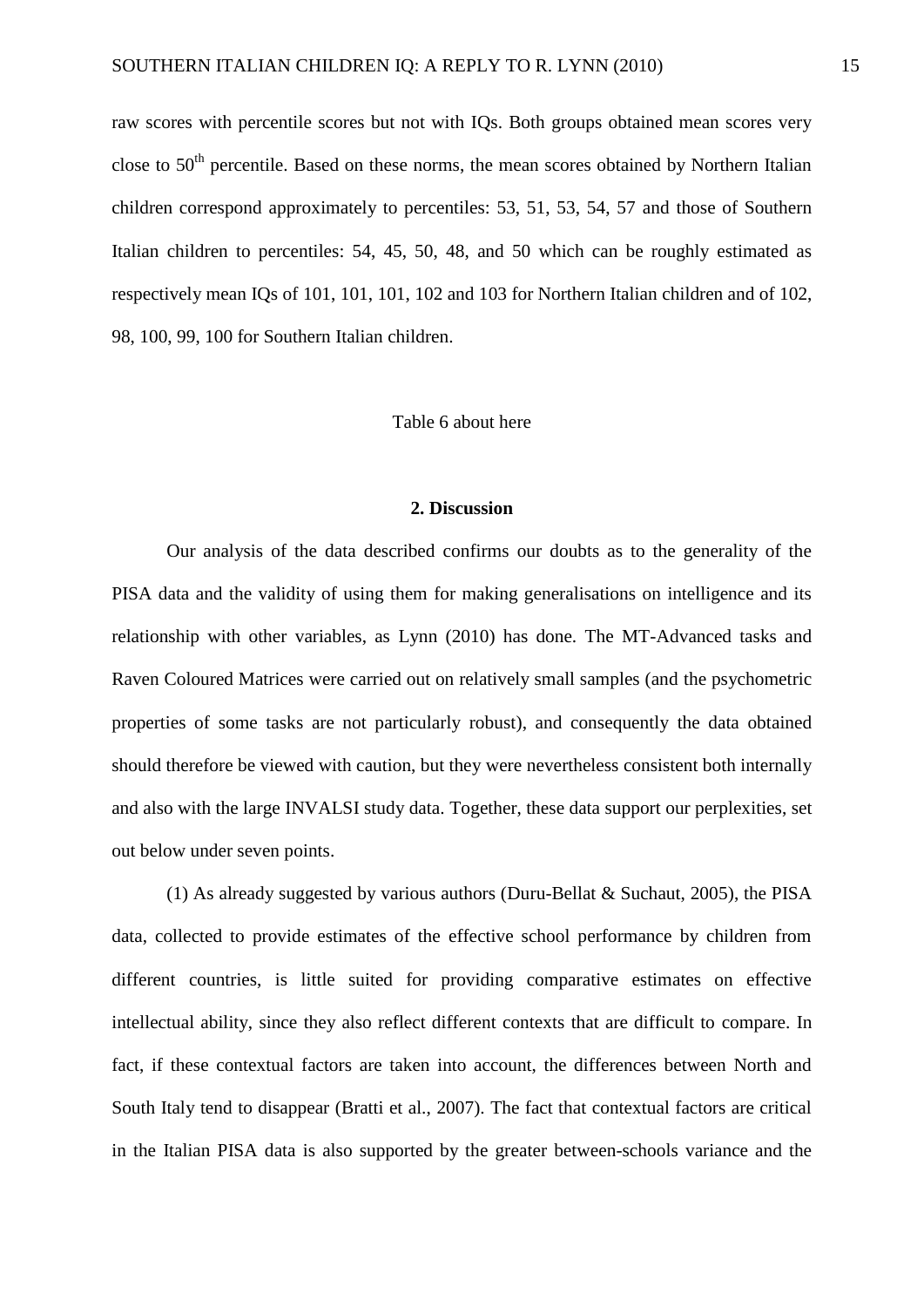corresponding percentages with respect to the total variance we found in the Southern sample, corresponding to the well-known greater socio-economic heterogeneity of South Italy with respect to the North (Felice, 2007). One aspect in particular, already considered by Lynn, concerns level of family education (schooling). If we consider educational level at 1971—the index closest to the educational level of the parents of those tested under the PISA study—we in fact see that this correlates very strongly (.87) with the children's estimated IQ. It is certainly true that both indices could be reflecting just a deeper-rooted connection between genetic factors, intelligence and educational level (Bartels, van Beijsterveldt & Boomsma, 2009; Lynn, 2010) but evidence (Cliffordson & Gustafsson, 2008) suggests that educational level may be the cause of intellectual capacity rather than the effect. Wicherts, Dolan, and van der Maas (2010) have raised similar arguments concerning the postulated differences in IQ between Europeans and sub-Saharan Africans.

(2) Administration of group tests in reading and maths, similar to the PISA tests but excluding students who had clearly not collaborated, revealed less marked differences, typically of the order of .4 SDs of those found in the PISA study (typically around 1 SD). Furthermore, a tentative analysis of the Reading Comprehension items suggested that the North–South differences were not related with those items more critically measuring the construct. Many factors could have produced the differences between MT and PISA observations, including the different properties of the tests and the different procedures for selecting subjects, but considering only students who collaborated with the procedure could be a critical factor. Although low motivation could also result from low intelligence, the fact that many students in the PISA study did not take the task seriously could be due to other factors than intelligence, such as attributional beliefs (Moè & Pazzaglia, in press), as well as adding noise to the data.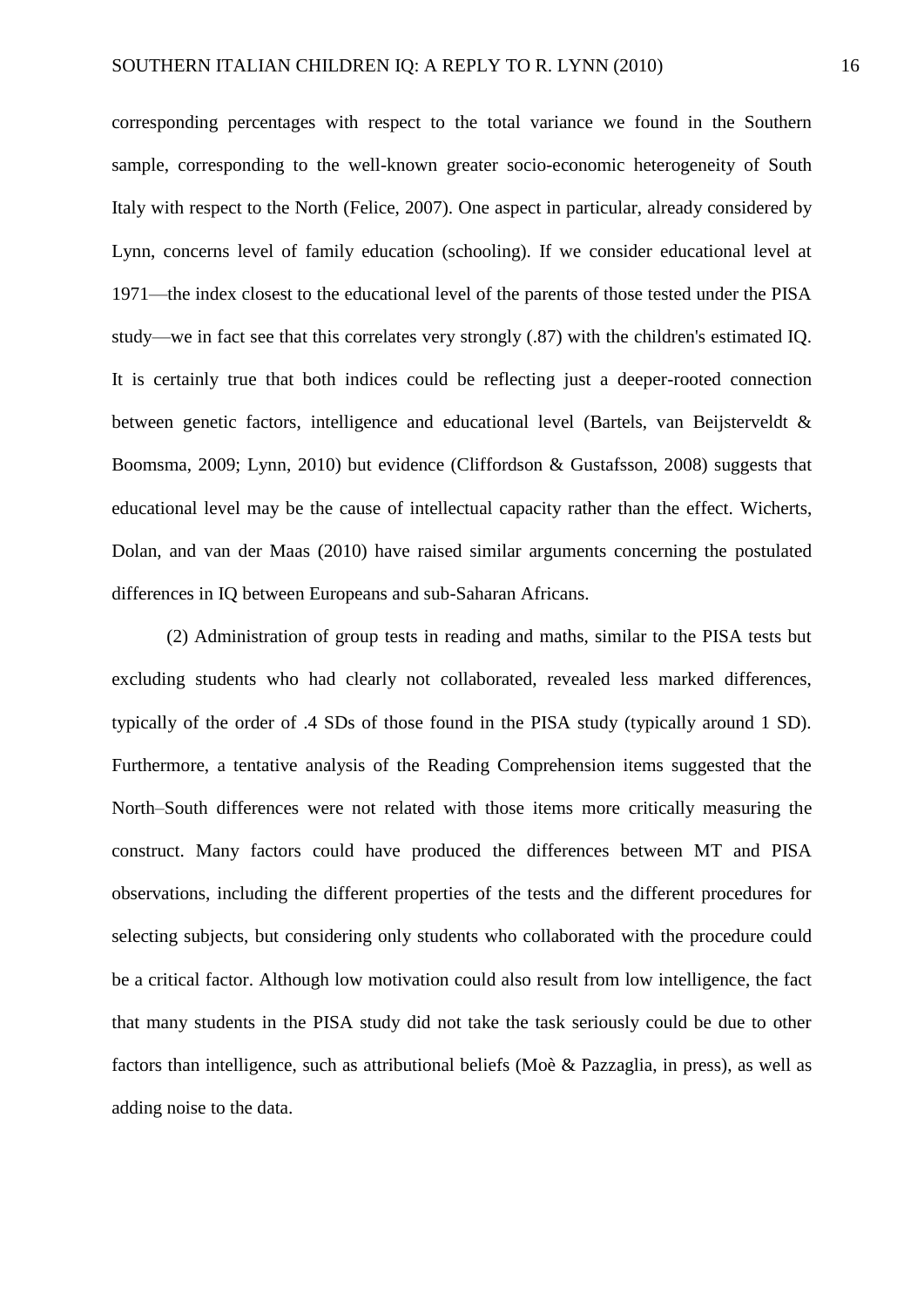(3) The simultaneous administration of individual reading and maths tests, which involved—with only a few exceptions—the full complement of students from the classes involved, suggested that the group differences could be partly due to biases present in the group administration. The North–South differences largely disappear and speed–accuracy trade-off phenomena arise; their generality as regards the North–South comparison needs closer examination. In particular, children from Southern Italy seem to be slower but more accurate in reading, and faster but more prone to mistakes in maths.

(4) Analysis of the performance of children younger than those involved in the PISA study further confirms our conclusion that the differences in achievement between North and South have been overemphasised, and are based on conclusions obtained regarding 15-yearolds, which cannot be generalised to younger children. These differences are fairly modest and appear in only certain cases, suggesting that the largest differences found in the group testing of children who are older (i.e., with more schooling) could also be due to the school effect itself. There is much data to suggest that school quality in the South is actually inferior and that this quality relates to level of learning. In addition, the measurements from the various studies may be influenced by the larger between-schools variability present in the South. As noted above, the between-schools and between-classes variance has positive relationship with overall average of test scores—this may therefore also partly explain the lower results of the South compared with the rest of Italy.

Even accepting the hypothesis that IQ arises partly through school and environmental stimulation, it is nevertheless true that a genetic base of IQ has been shown (Plomin & Petrill, 1997). In particular, literature addressing ethnic and geographical differences in IQ (e.g. Lynn, 2010) seems to be concerned with the part of IQ difference not due to environment. It is possible that some genetic differences emerge more clearly with age: in fact increases in ethnic differences in mean IQ with age have been reported and genetically interpreted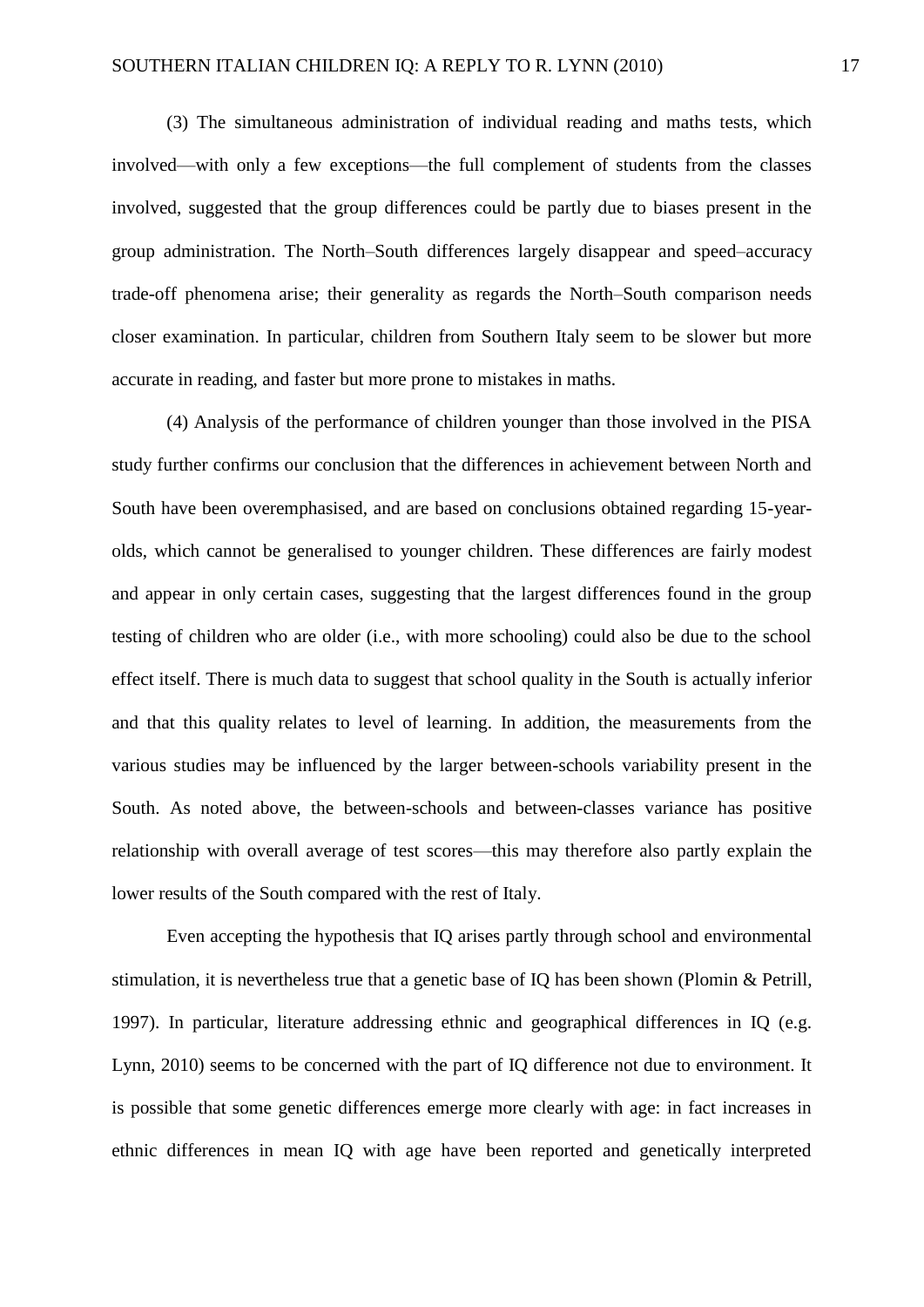(Jensen, 1998). However, under the environmental view—focused on the effects of schooling—these latter effects should be more evident in older students. It therefore seems unwise to derive an IQ measure and compare it across different contexts from estimates of school learning, in particular those obtained from older children who have experienced different levels of environmental stimulation: a more judicious approach would be to consider younger children.

(5) Comparing the levels of learning at different grades, the relationship between learning and regional differences seems particularly low at early grades, being most valid for older children. The relationship between the PISA results and national income is well established; the most recent figures show that per capita gross domestic product (GDP) explains 28% of the variability in science results between countries (OECD, 2007, p. 59). In the present study we have favoured a more direct measure of purchasing power (PPS), but a subsequent correlation showed that differences in the results cannot be attributed to our use of an income measure different from that adopted by Lynn (2010), as the two measures highly correlated. Jensen (1969) argued that quality of instruction is affected by the underlying level of intelligence. However the fact that the income/school–success relationship is larger for older children could also be due to the fact that this relationship is not primitive, but a consequence of the lower quality of educational institutions in the poorer Regions.

(6) The idea that more excellence is found in the North is not confirmed by our data. Measurement of individuals who are outstandingly bright in the various fields of arts and sciences is always difficult, but seems to be particularly sensitive if used to give an estimate of the intelligence of various populations; instead, it might be useful to look directly at how frequently outstanding children appear. The Istituto Nazionale per la Valutazione del Sistema Educativo di Istruzione e di Formazione (INVALSI) (2009a) data set, involving a very large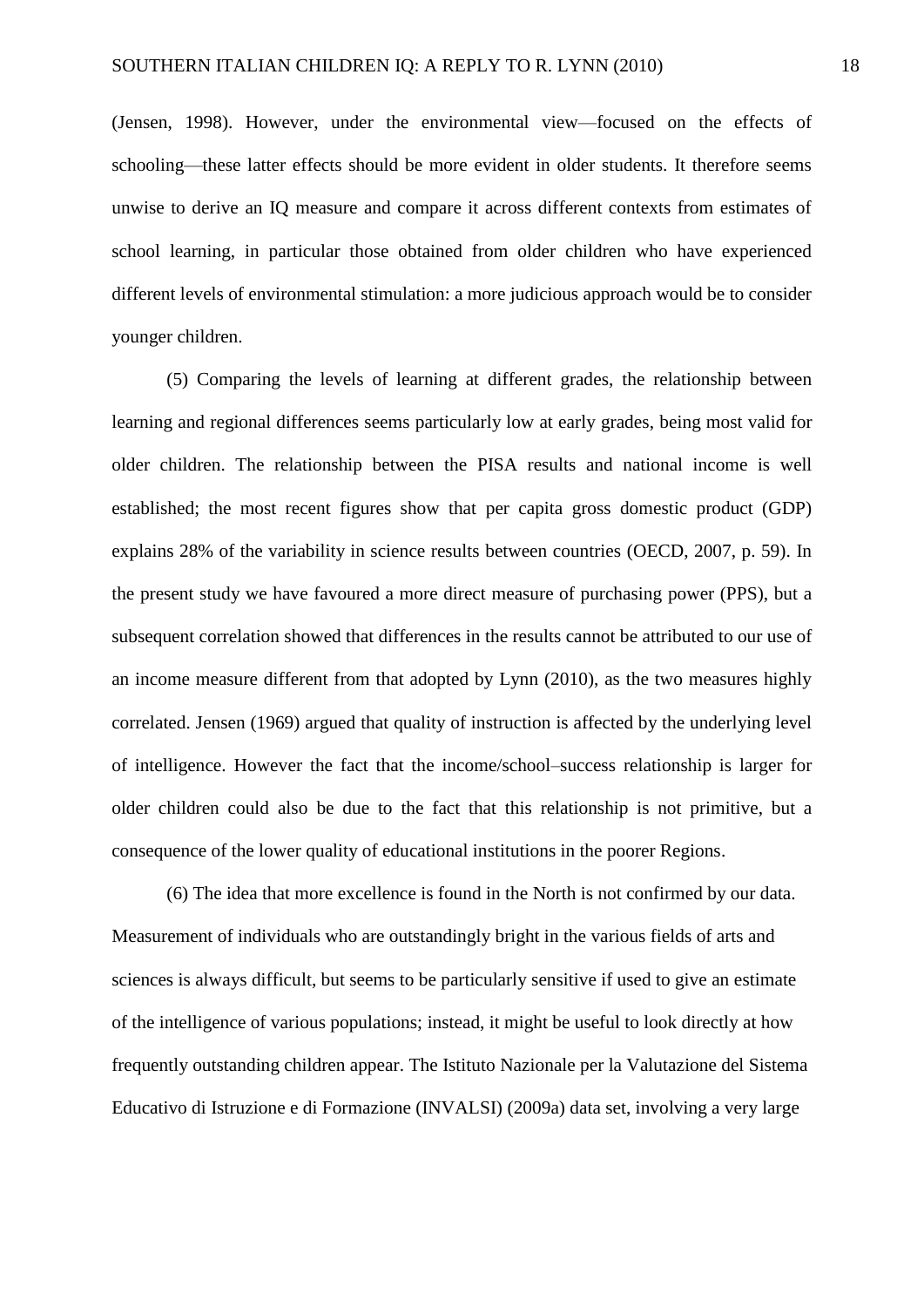number of children, allows preliminary observations here, and shows that the percentage of children obtaining particularly high scores is higher in the South, rather than lower.

(7) If an estimate of IQ is sought from a classic intelligence test, less sensitive to cultural and school conditioning than learning tests (Raven et al., 1992), then the North– South differential between children appears to be still smaller. At the same time, there is further confirmation that international comparison—if implausible conclusions are to be avoided (for example that French infants have a particularly high IQ) is affected by how the tests are administered, leading to findings which must be cautiously used when drawing conclusions about intelligence differences between populations.

We are aware that some of our conclusions are based on data that might not appear as fully robust as the PISA data, and that different implications could be advanced for the same data. However, we believe the data we present and the conclusions derived may be useful in reappraising both the generalisability of the PISA data, and also their possible use for generalisations that do not take account of contextual variables. Furthermore, our evidence confirms the warning that national IQ data should be used very cautiously as support to biological theories of intelligence (Wicherts, Borsboom, & Dolan, 2010). We recognise that our study should be consolidated with a broader dataset of greater reliability. Nevertheless, a main conclusion remains that generalisations bringing into play very important assessments of entire populations should be approached with care and awareness.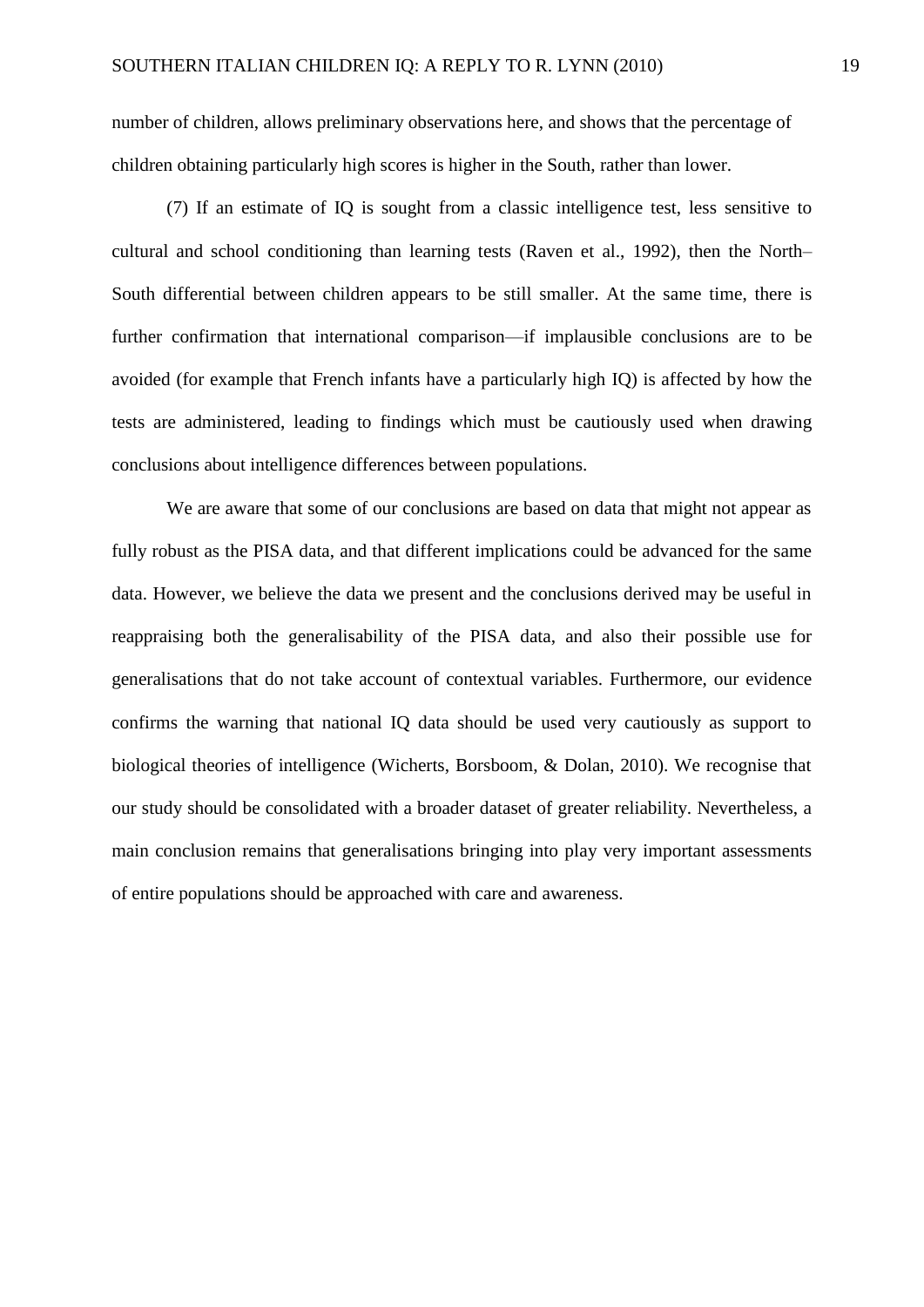#### **References**

- A'Hearn, B. (1998). Institutions, externalities, and economic growth in southern Italy: evidence from the cotton textile industry, 1861-1914. *The Economic History Review, 51*, 734–762.
- Bartels, M., van Beijsterveldt, C. E. M., & Boomsma, D. I. (2009). Breastfeeding, maternal education and cognitive function: A prospective study in twins. *Behavior Genetics, 39,* 616–622.
- Belacchi, C., Scalisi, T.G., Cannoni, E., & Cornoldi, C. (2008). *CPM – Coloured progressive matrices standardizzazione Italiana.* Florence, Italy: Giunti O.S.
- Bratti M., Checchi D. and Filippin A. (2007). Territorial differences in Italian students' mathematical competences: Evidence from PISA 2003. IZA Discussion Paper (N. 2603).
- Cliffordson, C., & Gustafsson J. E. (2008). Effects of age and schooling on intellectual performance: Estimates obtained from analysis of continuous variation in age and length of schooling. *Intelligence, 36*, 143–152. doi:10.1016/j.intell.2007.03.006
- Cornoldi, C., Friso, G., & Pra Baldi, A. (2010). *Prove MT avanzate – 2. Prove MT avanzate di lettura e matematica 2 per il biennio della scuola secondaria di II grado*. [Advanced MT 2 tests - Advanced MT tests of reading and math for  $9<sup>th</sup>$  and  $10<sup>th</sup>$  grades]. Florence, Italy: Organizzazioni Speciali.
- Cornoldi, C., Pra Baldi, A., & Rizzo, M. (1991). *Prove avanzate MT di comprensione nella lettura* [Advanced MT tests of reading comprehension]. Florence, Italy: Organizzazioni Speciali.
- Duru-Bellat, M., & Suchaut, B. (2005). Organisation and context, efficiency and equity of education systems: what PISA tells us? *European Educational Research Journal, 4*, 181–194.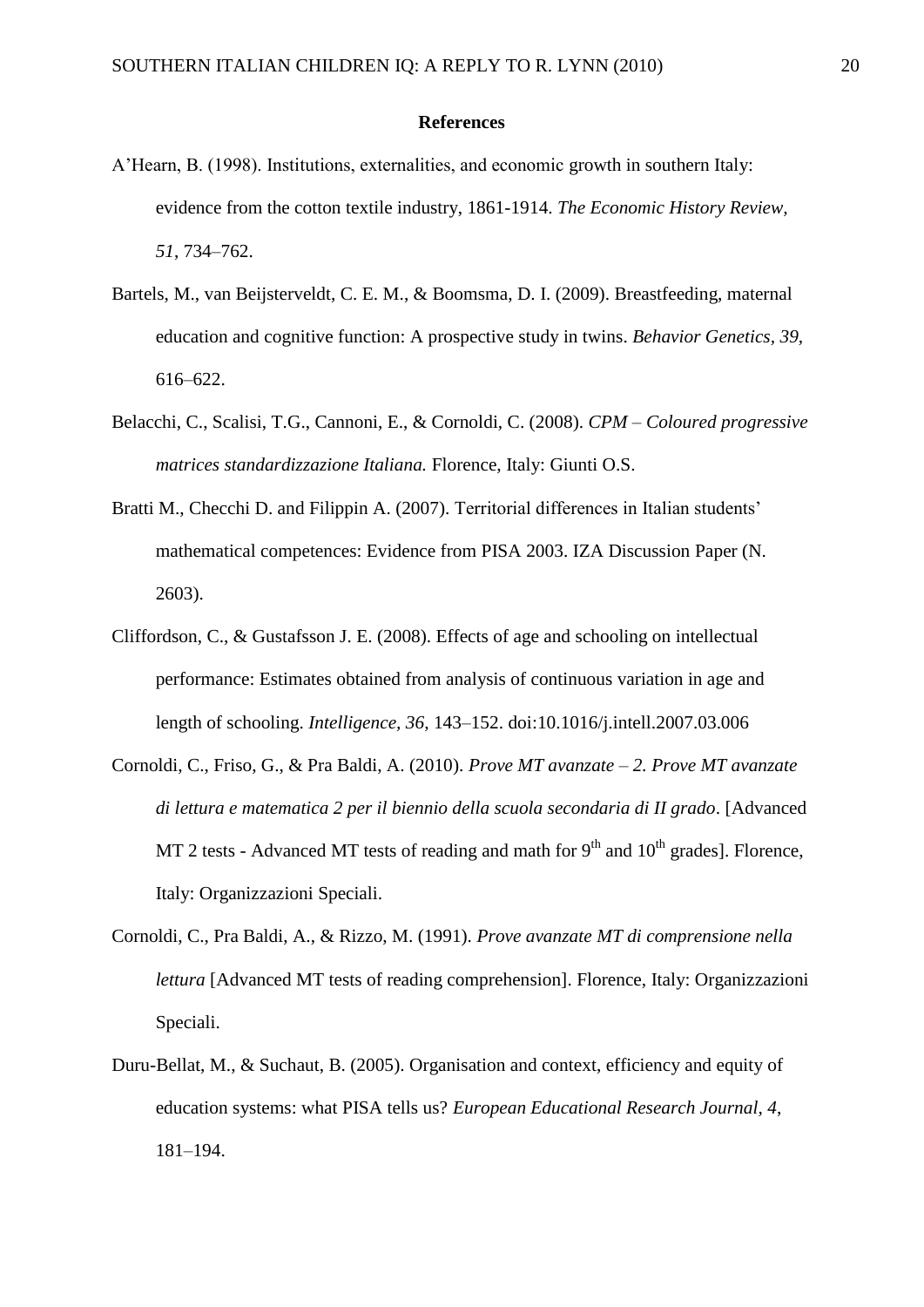- Eurostat NewsRelease (18, February, 2010). Regional GDP per inhabitant in 2007. Retrieved from http://epp.eurostat.ec.europa.eu/cache/ITY\_PUBLIC/1–18022010–AP/EN/1– 18022010–AP–EN.PDF
- Felice, E. (2007). *Divari regionali e intervento pubblico: per una rilettura dello sviluppo in Italia* [Regional differences and public intervention: rereading Italian development]. Bologna, Italy: Il Mulino.
- Flynn, J. R. (1987). Massive IQ gains in 14 nations: What IQ tests really measure. *Psychological Bulletin, 101*, 171–191. doi:10.1037/0033-2909.101.2.171

Herrstein, R. J., & Murray, C. A. (1994). *Bell Curve*. New York, NY: Free Press.

Howe, M. (1997). *IQ in question: The truth about intelligence*. London, UK: Sage.

- Istituto Nazionale per la Valutazione del Sistema Educativo di Istruzione e di Formazione (INVALSI). (2009a). *Rilevazione degli apprendimenti scuola primaria [Assessment of primary school achievement].* Rome, Italy: Author. Retrieved from http://www.invalsi.it
- Istituto Nazionale per la Valutazione del Sistema Educativo di Istruzione e di Formazione (INVALSI). (2009b). *Esame di Stato. Prova Nazionale [National examination].* Rome, Italy: Author. Retrieved from http://www.invalsi.it

Jencks, S. (1972). *Inequality*. London, UK: Penguin.

- Jensen, A. R. (1969). How much can we boost I.Q. and scholastic achievement? *Harvard Educational Review, 39,* 1–23.
- Jensen, A. R. (1985). The nature of the Black and White difference on various psychometric tests: Spearman's hypothesis. *Behavioral and Brain Sciences, 8*, 193–263.
- Jensen, A. R. (1998). *The g factor*. Westport, CT: Praeger.
- Jimenez, J. E., & Garcia de la Cadena, C. (2007). Learning disabilities in Guatemala and Spain: A cross-national study of the prevalence and cognitive processes associated with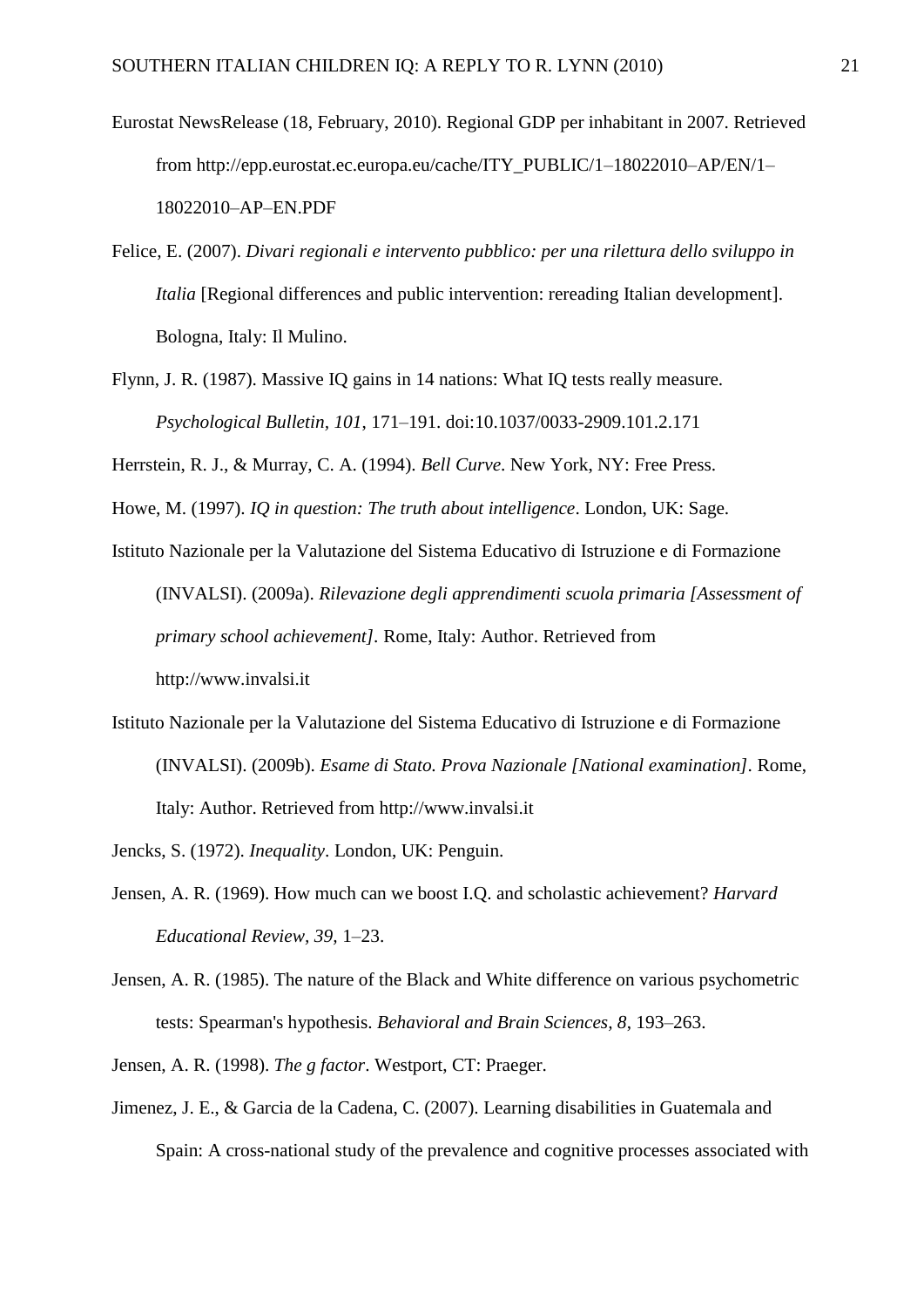reading and spelling disabilities*. Learning Disabilities Research & Practice, 22*, 161– 169.

- Jordan, N. C., Hanich, L. B., & Kaplan, D. (2003). Arithmetic fact mastery in young children: A longitudinal investigation. *Journal of Experimental Child Psychology, 85*, 103–119.
- Le Gallo, J. (2004). Space-time analysis of GDP disparities among European Regions: A Markov chains approach. *International Regional Science Review, 27*, 138–163. doi:10.1177/0160017603262402
- Lennon, R. T. (1950). The relation between intelligence and achievement test results for a group of communities. *Journal of Educational Psychology, 41*, 301–308.
- Lindgren, D., De Renzi, E., & Richman, L. C. (1985). Cross-national Comparisons of Developmental Dyslexia in Italy and the United States. *Child Development, 56,* 1404- 1417.
- Lihshing, L. W. (2010) Disattenuation of correlation due to fallible measurement. *Newborn and Infant Nursing Reviews, 10,* 60–65.
- Lynn, R. (2010). In Italy, north–south differences in IQ predict differences in income, education, infant mortality, stature, and literacy. *Intelligence, 38*, 93–100.
- Moè, A., & Pazzaglia, F. (in press). Beyond Genetics in Mental Rotation test performance. The power of effort attribution. *Learning and Individual Differences*, doi: 10.1016/j.lindif.2010.03.004.
- Organisation for Economic Co-operation & Development (OECD). (2003). *Education at a glance*. Paris, France: Author.
- Organisation for Economic Co-operation & Development (OECD). (2007). *PISA 2006 competencies for tomorrow's world*. Paris, France: Author.
- Organisation for Economic Co-operation & Development (OECD). (2009). *PISA 2006 technical report*. Paris, France: Author.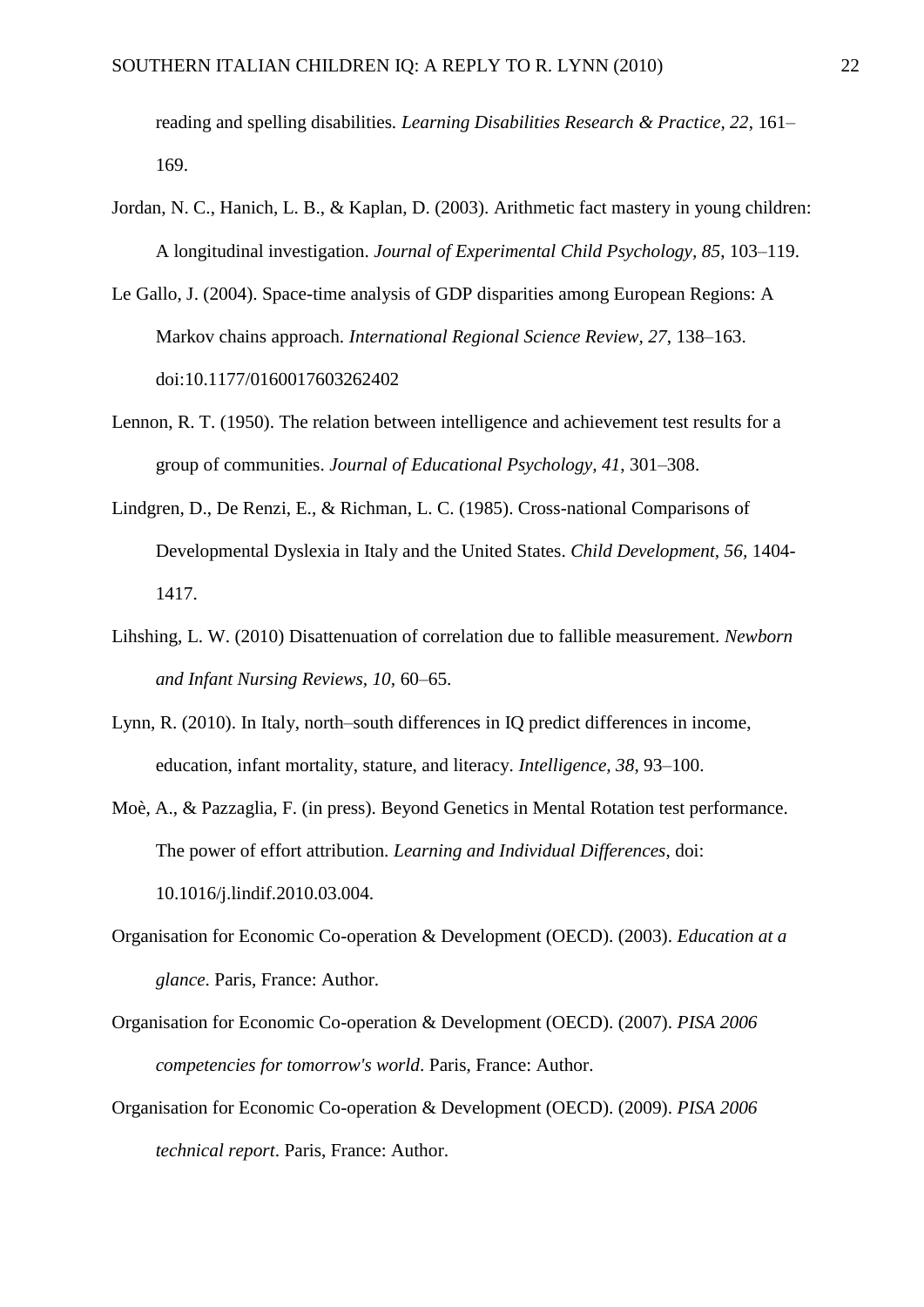- Plomin, R., & Petrill, S. A. (1997). Genetics and Intelligence: What's new? *Intelligence, 24*, 53–77.
- Pruneti, C. (1985). Dati normativi del test PM 47 Coloured su un campione di bambini italiani. (Normative data in an Italian sample for Coloured PM 47). *Bollettino di Psicologia Applicata, 176*, 27–35.
- Quintano, C. (2007, November). Dati di qualità per una scuola di qualità (Quality in data and in school). *SisMagazine*. Retrieved from http://www.sisstatistica.it/magazine/spip.php?article48
- Raven J., Raven J. C. & Court J. H. (1998). *Raven Manual, Section 2 (Coloured Progressive Matrices).* Oxford, UK: Oxford Psychologist Press.
- Raven, J. C., Court, J. H., & Raven, J. (1992). *Raven's Coloured Progressive Matrices*. Oxford, UK: Oxford Psychologist Press.
- Rushton, J. P., Bons, T. A., Vernon, P. A., & Cvorovic, J. (2007). Genetic and environmental contributions to population group differences on the Raven's Progressive Matrices estimated from twins reared together and apart. *Proceedings of the Royal Society of London. Series B. Biological Sciences, 274,* 1773-1777
- Rushton, J. P., Jensen, A. R. (2010). Race and IQ: A theory-based review of the research in Richard Nisbett's Intelligence and How to Get It. *The open Psychology Journal, 3*, *9*– 35.
- Rushton, J. P., & Skuy, M. (2000). Performance on Raven's Matrices by African and White university students in South Africa. *Intelligence, 28*, 251–265.
- Rushton, J. P., Skuy, M., & Fridjhon, P. (2003). Performance on Raven's Advanced Progressive Matrices by African, East Indian, and White engineering students in South Africa. *Intelligence, 31*, 123–137.

Santello, F. (January, 2009). *Identification and estimation of the effects of school quality on*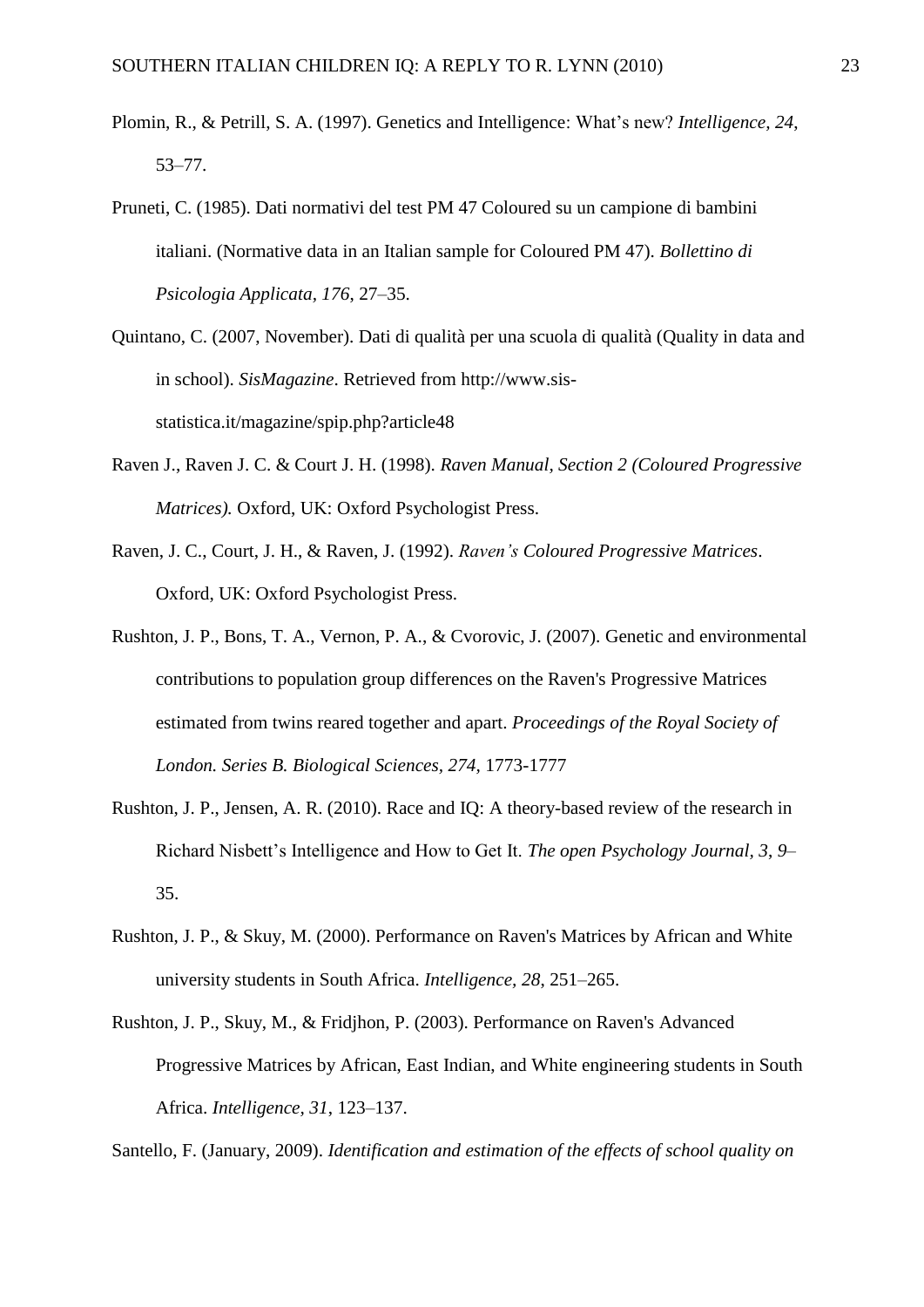*the achievement of Italian students*. Paper presented at the Meeting of Italian Congress of Econometrics and Empirical Economics, Ancona, Italy. Retrieved from http://www.cide.info/conf/papers\_2009.php

- Stanovich, K. E. (1991). Discrepancy definitions of reading disability: Has intelligence led us astray? *Reading Research Quarterly, 26*, 7–29.
- Wicherts, J. M., Borsboom, D., & Dolan, C. V. (2010). Why national IQs do not support evolutionary theories of intelligence. *Personality and individual differences, 48,* 91–96.
- Wicherts, J. M., Dolan, C. V., & van der Maas, H. L. J. (2010). A systematic literature review of the average IQ of sub–Saharan Africans. *Intelligence, 38*, 1–20.
- Wicherts, J. M., Johnson, W. (2009). Group differences in the heritability of item and test scores*. Proceedings of the Royal Society of London. Series B. Biological Sciences, 276*, 2675-2683.
- Ziegler, J. C., & Goswami, U. (2005). Reading acquisition, developmental dyslexia, and skilled reading across languages: A psycholinguistic grain size theory. *Psychological Bulletin, 131*, 1, 3–29.
- Zorman, M, Lequette C, & Pouget G. (2004). Dyslexies: Intérêt d'un dépistage et d'une prise en charge précoce à l'école. In M. N. Metz-Lutz, E. Demont, C. Seegmuller, M. de Agostini, & N. Bruneau (Eds.). *Développement cognitif et troubles des apprentissages : évaluer, comprendre, rééduquer et prendre en charge* (245-270). Marseille, France: Solal.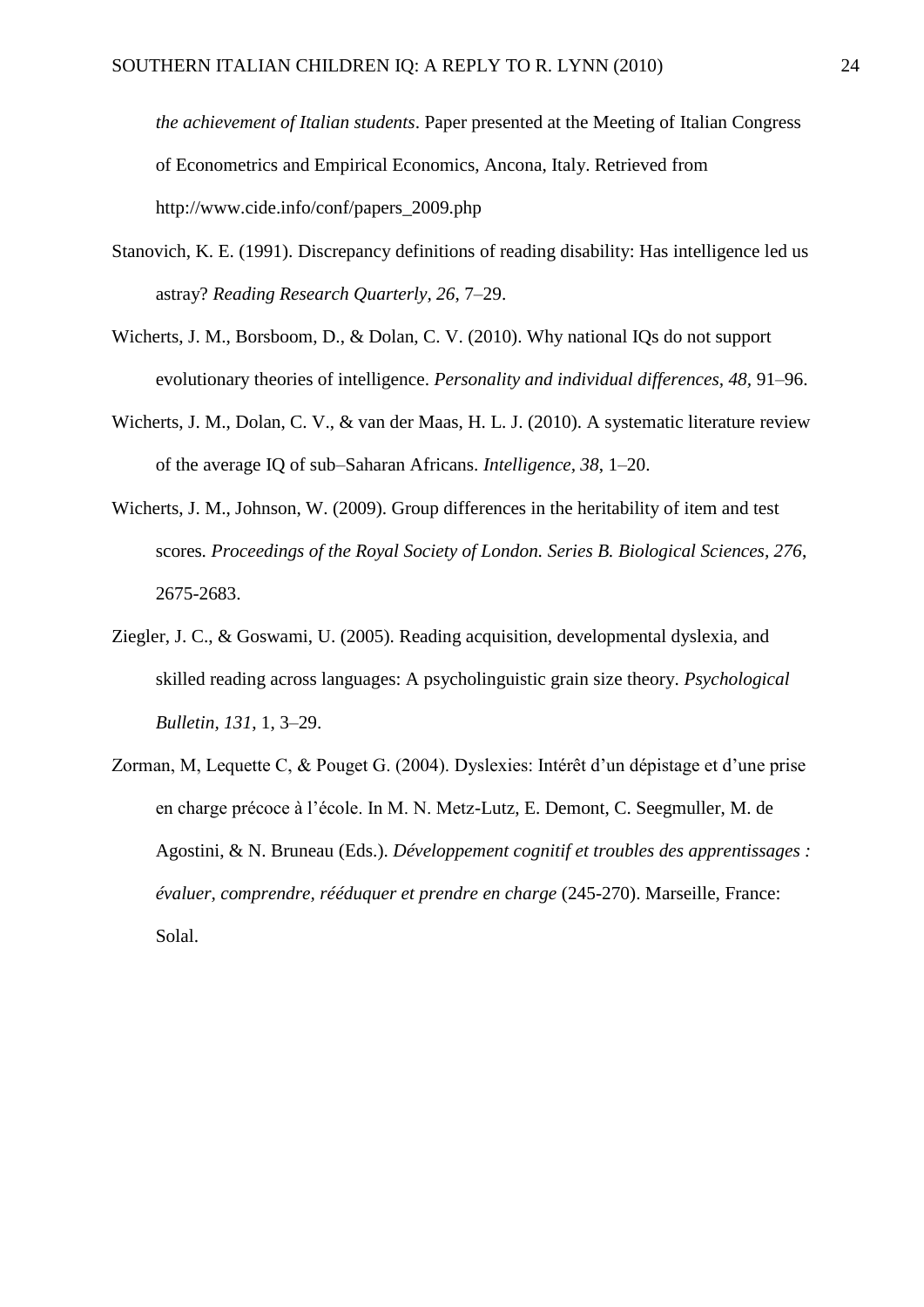*Achievement scores obtained by 9th - and 10th -graders attending schools in North and South Italy \* p< .01, \*\* p< .001.* 

|                                |           | 9th grade |        |            |            |           | 10th grade |     |          |             |        |           |            |           |        |                        |          |
|--------------------------------|-----------|-----------|--------|------------|------------|-----------|------------|-----|----------|-------------|--------|-----------|------------|-----------|--------|------------------------|----------|
|                                | Group     | N         | M      | ${\rm SD}$ | <b>SEM</b> | Pooled    | Effect     |     | t test   | $\mathbf N$ | M      | <b>SD</b> | <b>SEM</b> | Pooled    | Effect |                        | t test   |
|                                |           |           |        |            |            | <b>SD</b> | size       | df  |          |             |        |           |            | <b>SD</b> | size   | $\mathrm{d}\mathrm{f}$ | t        |
| Reading Comprehension          | North     | 430       | 10.51  | 2.83       | 0.14       | 2.89      | 0.31       | 751 | $4.24**$ | 310         | 13.18  | 3.65      | 0.21       | 3.62      | 0.43   | 621                    | $5.41**$ |
|                                | South     | 323       | 9.61   | 2.96       | 0.16       |           |            |     |          | 313         | 11.61  | 3.58      | 0.20       |           |        |                        |          |
| Arithmetic                     | North     | 445       | 6.79   | 2.83       | 0.13       | 2.76      | 0.27       | 675 | $3.28*$  | 275         | 4.83   | 1.98      | 0.12       | 1.92      | 0.43   | 470                    | $4.56**$ |
|                                | South     | 232       | 6.06   | 2.62       | 0.17       |           |            |     |          | 197         | 4.02   | 1.84      | 0.13       |           |        |                        |          |
|                                | North     |           |        |            |            |           |            |     |          | 267         | 5.26   | 2.23      | 0.14       |           |        | 489                    |          |
| Algebra                        | South     |           |        |            |            |           |            |     |          | 224         | 3.82   | 1.80      | 0.12       | 2.05      | 0.71   |                        | 7.80**   |
|                                | North 324 |           | 6.42   | 2.97       | 0.17       | 2.85      | 0.47       | 554 | $5.43**$ | 242         | 4.14   | 1.71      | 0.11       | 1.55      |        | 423                    | $4.51**$ |
| Geometry and Measures          | South 232 |           | 5.09   | 2.66       | 0.17       |           |            |     |          | 183         | 3.46   | 1.31      | 0.10       |           | 0.44   |                        |          |
| Arithmetic Problem-solving     | North     | 235       | 5.19   | 2.50       | 0.16       | 2.44      | 0.25       | 358 | 2.25     |             |        |           |            |           |        |                        |          |
|                                | South     | 125       | 4.58   | 2.32       | 0.21       |           |            |     |          |             |        |           |            |           |        |                        |          |
| Reading Decoding Speed         | North 152 |           | 5.41   | 0.99       | 0.08       | 1.01      | 0.36       | 459 | $3.68**$ | 143         | 5.54   | 0.99      | 0.08       | 0.93      | 0.30   | 509                    | $3.27*$  |
|                                | South     | 309       | 5.04   | 1.02       | 0.06       |           |            |     |          | 368         | 5.27   | 0.91      | 0.05       |           |        |                        |          |
| <b>Reading Decoding Errors</b> | North 152 |           | 6.84   | 5.52       | 0.45       |           | 0.66       | 459 | $6.63**$ | 143         | 7.24   | 5.14      | 0.43       | 4.09      | 0.84   | 509                    | $9.03**$ |
|                                | South     | 309       | 3.88   | 3.92       | 0.22       | 4.51      |            |     |          | 368         | 3.80   | 3.61      | 0.19       |           |        |                        |          |
|                                | North     | 82        | 4.50   | 1.77       | 0.19       |           |            |     |          | 98          | 3.76   | 1.67      | 0.17       |           |        |                        |          |
| Mental Calculation Accuracy    | South     | 275       | 3.84   | 1.95       | 0.12       | 1.91      | 0.35       | 355 | $2.76*$  | 332         | 3.56   | 1.87      | 0.10       | 1.82      | 0.11   | 428                    | 0.90     |
| <b>Mental Calculation Time</b> | North     | 85        | 131.01 | 48.78      | 5.29       |           |            |     |          | 100         | 145.21 | 57.92     | 5.79       |           |        |                        |          |
|                                | South     | 311       | 106.97 | 83.38      | 4.73       | 77.31     | 0.31       | 394 | 2.54     | 362         | 130.53 | 91.58     | 4.81       | 85.46     | 0.17   | 460                    | 1.45     |
|                                | North     | 85        | 20.08  | 3.32       | 0.36       |           |            |     |          | 100         | 18.74  | 3.83      | 0.38       |           |        |                        |          |
| <b>Arithmetical Facts</b>      | South     | 311       | 18.80  | 4.78       | 0.27       | 4.51      | 0.28       | 394 | 2.32     | 362         | 17.74  | 4.98      | 0.26       | 4.76      | 0.21   | 460                    | 1.34     |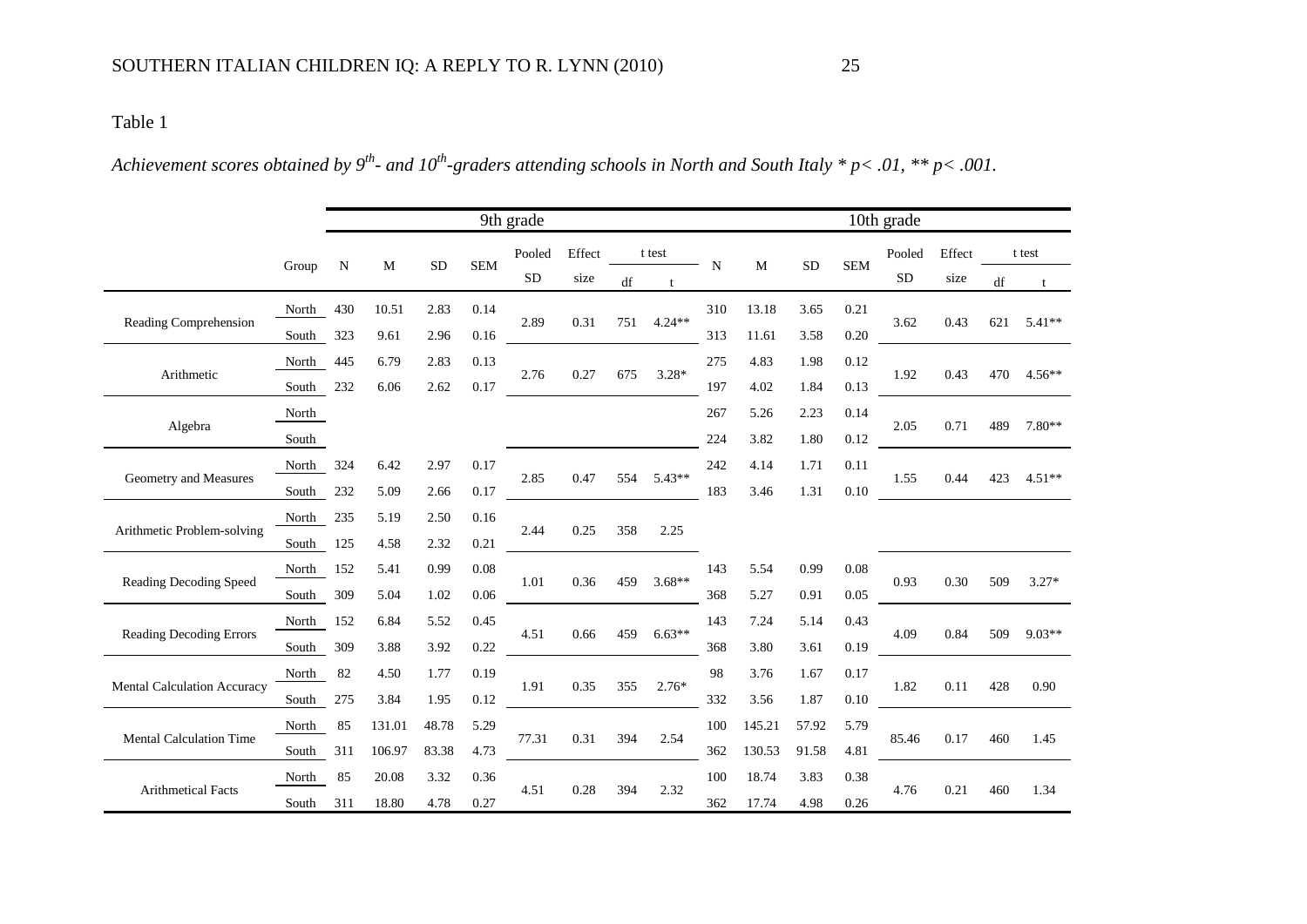*Mean percentages of correct response, and Confidence Intervals, for the INVALSI study, given by Italian 2nd - and 5th -graders, of North, Central and South Italy, in Italian and maths.*

|         |              | 2nd grade   |      |           |           |           | 5th grade                 |      |           |           |      |  |  |
|---------|--------------|-------------|------|-----------|-----------|-----------|---------------------------|------|-----------|-----------|------|--|--|
|         | Group        | $\mathbf N$ | M    | <b>SD</b> | LL        | UL        | $\mathbf N$               | M    | <b>SD</b> | LL        | UL   |  |  |
| Italian | North        | 20253       |      | 67.3 21.3 | 66.7      |           | 68.0 20154 63.1           |      | 13.2      | 62.6 63.5 |      |  |  |
|         | Central      | 9278        | 66.3 | 21.4      | 65.2      | 67.3      | 9229                      | 62.9 | 13.6      | 62.2      | 63.6 |  |  |
|         | South        | 13808       |      | 61.6 22.5 |           | 60.5 62.7 | 14133                     | 61.1 | 15.6      | 60.1      | 62.1 |  |  |
|         | <b>North</b> | 20253       | 55.2 |           |           |           | 17.6 54.6 55.8 20154 58.9 |      |           | 15.4 58.4 | 59.4 |  |  |
| Math    | Central      | 9279        | 54.3 |           | 53.5      | 55.0      | 9229                      | 57.4 | 15.8      | 56.4      | 58.4 |  |  |
|         | <b>South</b> | 13823       | 54.8 | 19.7      | 53.4 56.1 |           | 14133                     | 55.1 | 17.0      | 53.9      | 56.3 |  |  |

Note: Italian Regions. Northern: Piedmont, Aosta Valley, Liguria, Lombardy, Trentino-Alto Adige, Veneto, Friuli Venezia Giulia, Emilia-Romagna; Central: Tuscany, Umbria, Marche, Lazio; Southern: Abruzzo, Molise, Campania, Apulia, Basilicata, Calabria, Sicily, Sardinia. Confidence Intervals ( $p = .95$ ). LL = Lower Limit; UL = Upper Limit.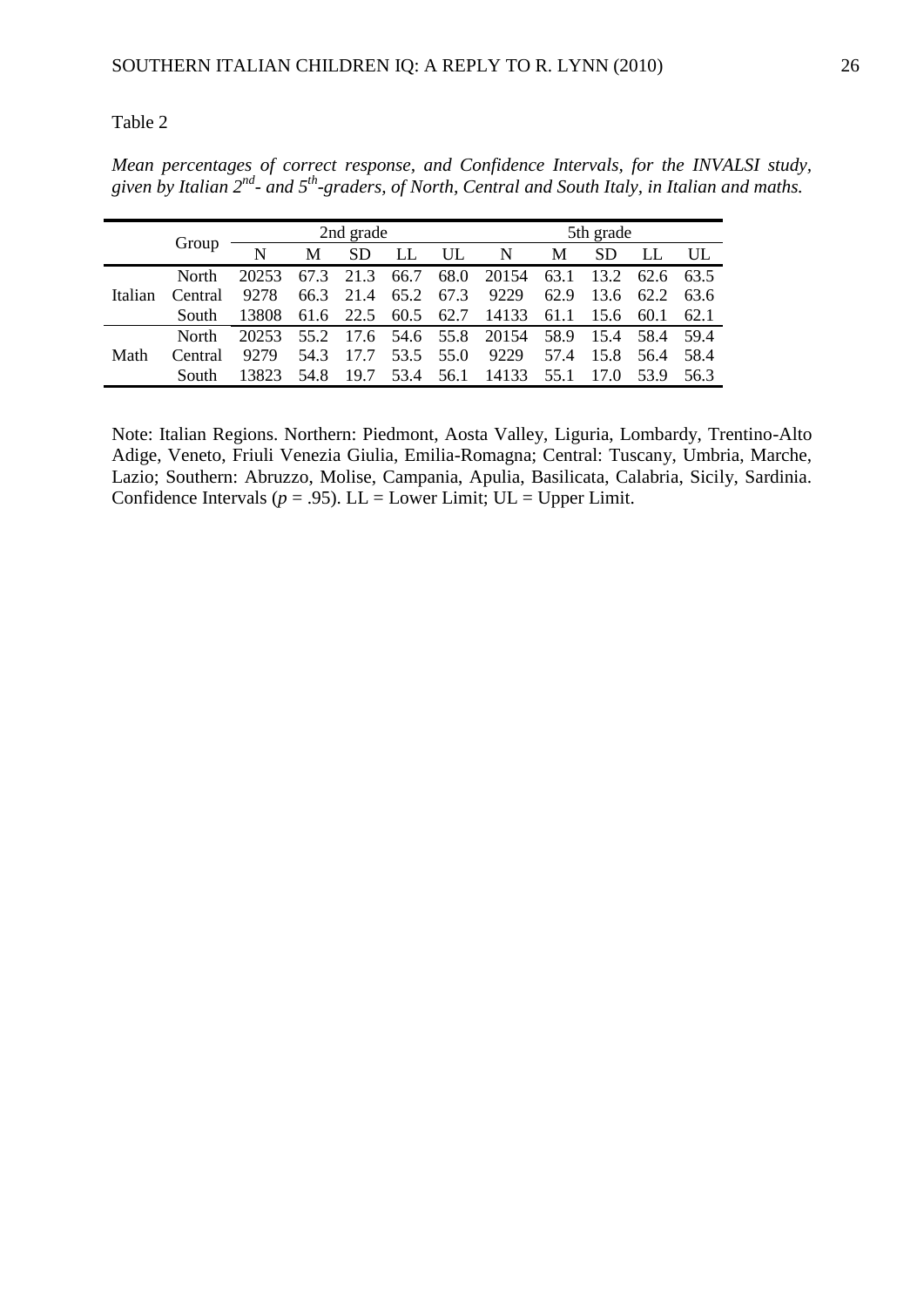|                          |            | 2nd Grade |           |      |           | 5th Grade                               |           |      |           | 8th Grade |           |      |           |
|--------------------------|------------|-----------|-----------|------|-----------|-----------------------------------------|-----------|------|-----------|-----------|-----------|------|-----------|
|                          |            |           | Italian   |      | Math      | Italian                                 |           |      | Math      | Italian   |           | Math |           |
|                          | <b>PPS</b> | M         | <b>SD</b> | M    | <b>SD</b> | M                                       | <b>SD</b> | M    | <b>SD</b> | M         | <b>SD</b> | M    | <b>SD</b> |
| Piedmont                 | 28300      | 67.0      | 21.4      | 55.3 | 17.8      | 63.6                                    | 13.2      | 59.3 | 15.5      | 27.8      | 6.2       | 18.0 | 5.2       |
| <b>Aosta Valley</b>      | 29500      | 71.5      | 20.3      | 55.6 | 16.6      | 63.0                                    | 12.8      | 57.0 | 14.6      | 29.6      | 5.7       | 17.8 | 4.9       |
| Lombardy                 | 33600      | 68.9      | 20.8      | 55.4 | 17.4      | 63.2                                    | 12.9      | 58.4 | 15.0      | 28.1      | 7.0       | 18.8 | 4.7       |
| Liguria                  | 26600      | 66.1      | 21.7      | 53.7 | 17.6      | 62.6                                    | 13.7      | 57.0 | 15.7      | 27.6      | 6.7       | 18.2 | 4.9       |
| Trento                   | 30400      | 66.1      | 21.5      | 54.3 | 18.1      | 61.8                                    | 13.4      | 59.3 | 14.8      | 27.4      | 6.4       | 18.6 | 4.4       |
| Bolzano<br>(Italian)     | 33500      | 61.7      | 24.1      | 50.5 | 18.9      | 56.1                                    | 12.1      | 51.7 | 15.2      | 26.8      | 6.8       | 17.7 | 5.1       |
| Veneto                   | 30300      | 65.7      | 21.5      | 55.5 | 17.6      | 63.1                                    | 13.1      | 60.4 | 15.6      | 27.8      | 6.6       | 18.5 | 4.7       |
| Friuli Venezia<br>Giulia | 29000      | 68.2      | 21.5      | 55.1 | 17.8      | 63.2                                    | 13.2      | 59.9 | 16.1      | 28.3      | 7.1       | 19.0 | 4.5       |
| Emilia-<br>Romagna       | 31900      | 66.6      | 21.9      | 55.2 | 17.8      | 62.8                                    | 13.8      | 58.5 | 15.5      | 27.5      | 6.6       | 18.1 | 5.0       |
| Tuscany                  | 28100      | 66.3      | 21.5      | 54.5 | 17.3      | 64.4                                    | 13.7      | 59.8 | 16.6      | 28.0      | 7.0       | 18.8 | 4.8       |
| Umbria                   | 24100      | 67.4      | 21.0      | 56.2 | 17.9      | 63.9                                    | 13.5      | 59.8 | 15.6      | 28.1      | 7.7       | 16.8 | 6.8       |
| Marche                   | 26300      | 68.7      | 20.2      | 56.5 | 17.8      | 65.3                                    | 13.6      | 60.7 | 16.0      | 28.5      | 6.3       | 19.0 | 4.5       |
| Lazio                    | 30500      | 65.5      | 21.6      | 53.3 | 17.7      | 61.3                                    | 13.3      | 54.7 | 14.9      | 27.7      | 6.7       | 17.9 | 4.9       |
| Abruzzo                  | 21200      | 64.9      | 21.5      | 54.7 | 18.5      | 62.4                                    | 13.7      | 55.3 | 15.0      | 26.1      | 7.7       | 17.4 | 5.6       |
| Molise                   | 19400      | 66.9      | 21.1      | 56.2 | 17.6      | 64.5                                    | 13.9      | 57.2 | 16.0      | 27.8      | 5.9       | 17.3 | 5.3       |
| Campania                 | 16400      |           |           |      |           | 60.5 23.2 56.0 20.8 62.4 15.8 57.2 18.0 |           |      |           | 24.7      | 9.5       | 14.4 | 7.1       |
| Apulia                   | 16600      | 63.4      | 22.0      | 56.7 | 19.2      | 62.3                                    | 15.5      | 57.3 | 16.6      | 25.5      | 8.8       | 16.9 | 6.1       |
| Basilicata               | 18700      | 65.2      | 20.7      | 56.5 | 18.1      | 62.9                                    | 14.1      | 56.9 | 15.2      | 26.4      | 7.6       | 16.7 | 6.7       |
| Calabria                 | 16400      | 63.7      | 22.4      | 57.4 | 21.2      | 63.0                                    | 15.9      | 57.4 | 17.4      | 24.1      | 9.9       | 15.1 | 6.9       |
| Sicily                   | 16400      | 59.3      | 22.0      | 50.8 | 18.3      | 57.9                                    | 15.6      | 50.4 | 15.9      | 24.8      | 8.3       | 15.1 | 6.3       |
| Sardinia                 | 19500      | 62.5      | 22.6      | 53.2 | 18.1      | 59.0                                    | 14.6      | 51.6 | 15.4      | 26.4      | 6.3       | 16.3 | 5.5       |
| Italy                    |            | 65.0      | 21.9      | 54.9 | 18.4      | 62.3                                    | 14.3      | 57.1 | 16.2      | 26.8      | 7.7       | 17.2 | 5.8       |

*Regional PPS and mean percentages of correct scores on Italian and maths tests in 2nd, 5th and raw score 8 th grades (only regularly attending students) from INVALSI.*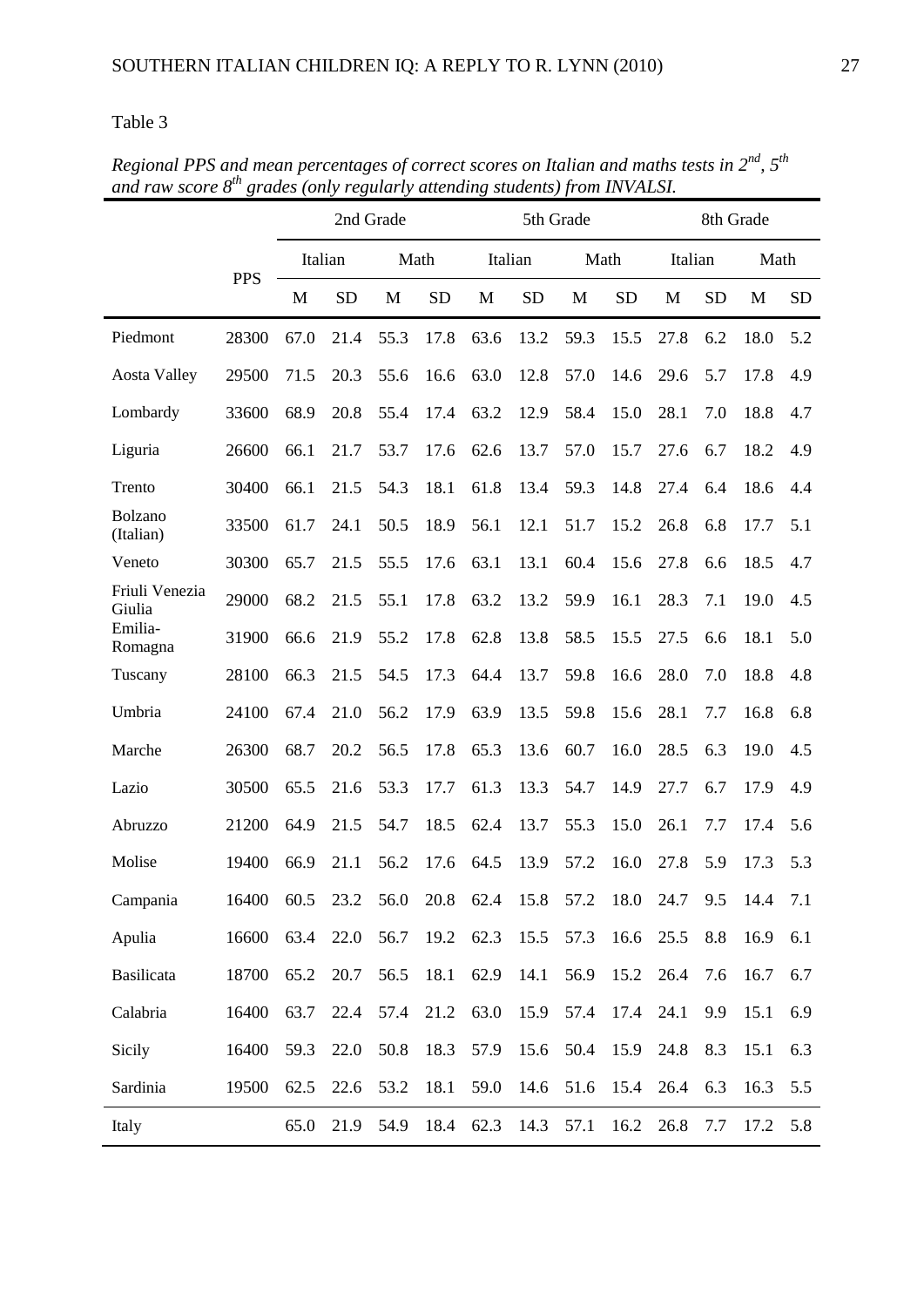*Pearson's correlations (Spearman rho in parentheses) between regions PPS and mean scores obtained in Italian and maths in the INVALSI achievement tests (see data in Table 3).*

| Grade | Italian         | Maths           |
|-------|-----------------|-----------------|
| 2nd   | $.56**(.49*)$   | $-.25(-.41)$    |
| 5th   | .03(0.03)       | .30(.24)        |
| 8th   | $.74***$ (56**) | $.82**$ (.72**) |

Note: \* *p*<.05, \*\* *p*<.01,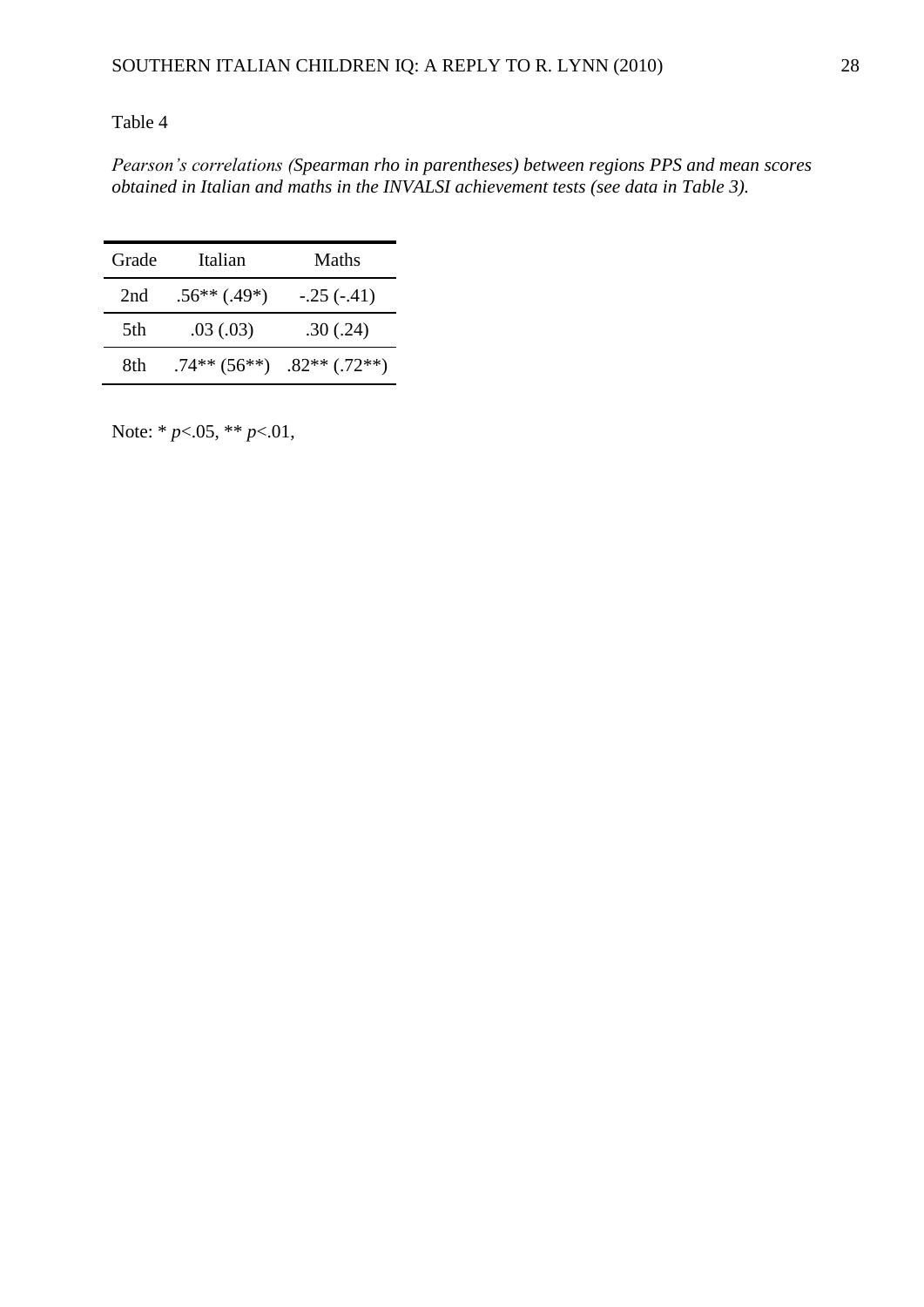*Percentiles observed for the standardisation of Raven's Coloured Progressive Matrices in various countries. Ages in parentheses.* 

| <b>PR</b> | Italy<br>$(8.6-9.5)$ | <b>GB</b><br>$(8.9-9.2)$ | France<br>$(8.9-9.2)$ | Switzerland<br>$(8.9-9.2)$ | Spain<br>$(8.9-9.2)$ | E. Germany<br>$(8.9-9.2)$ | W. Germany<br>$(8.9-9.2)$ |
|-----------|----------------------|--------------------------|-----------------------|----------------------------|----------------------|---------------------------|---------------------------|
| 90        | 32                   |                          | 34                    | 34                         | 33                   | 32                        | 33                        |
| 75        | 30                   | 28                       | 33                    | 32                         | 29                   | 30                        | 31                        |
| 50        | 26                   | 25                       | 30                    | 28                         | 26                   | 27                        | 27                        |
| 25        | 23                   | 20                       | 27                    | 25                         | 22                   | 23                        | 22                        |
| 10        | 18                   |                          | 24                    | つつ                         |                      | 20                        | 18                        |

Note: Italy, data were extrapolated from Belacchi et al. (2008); GB, from Raven, Raven, & Court, 1998 (Table 10, p. 56); France, from Raven et al. (1998, Table 10, p. 56); Switzerland from Raven et al. (1998, Table 15, p. 58); Spain, from Raven et al. (1998, Table 16, p. 59); East Germany, from Raven et al. (1998, Table 17, p. 59); West Germany from Raven et al. (1998, Table 13, p. 57). PR = Percentile Rank.